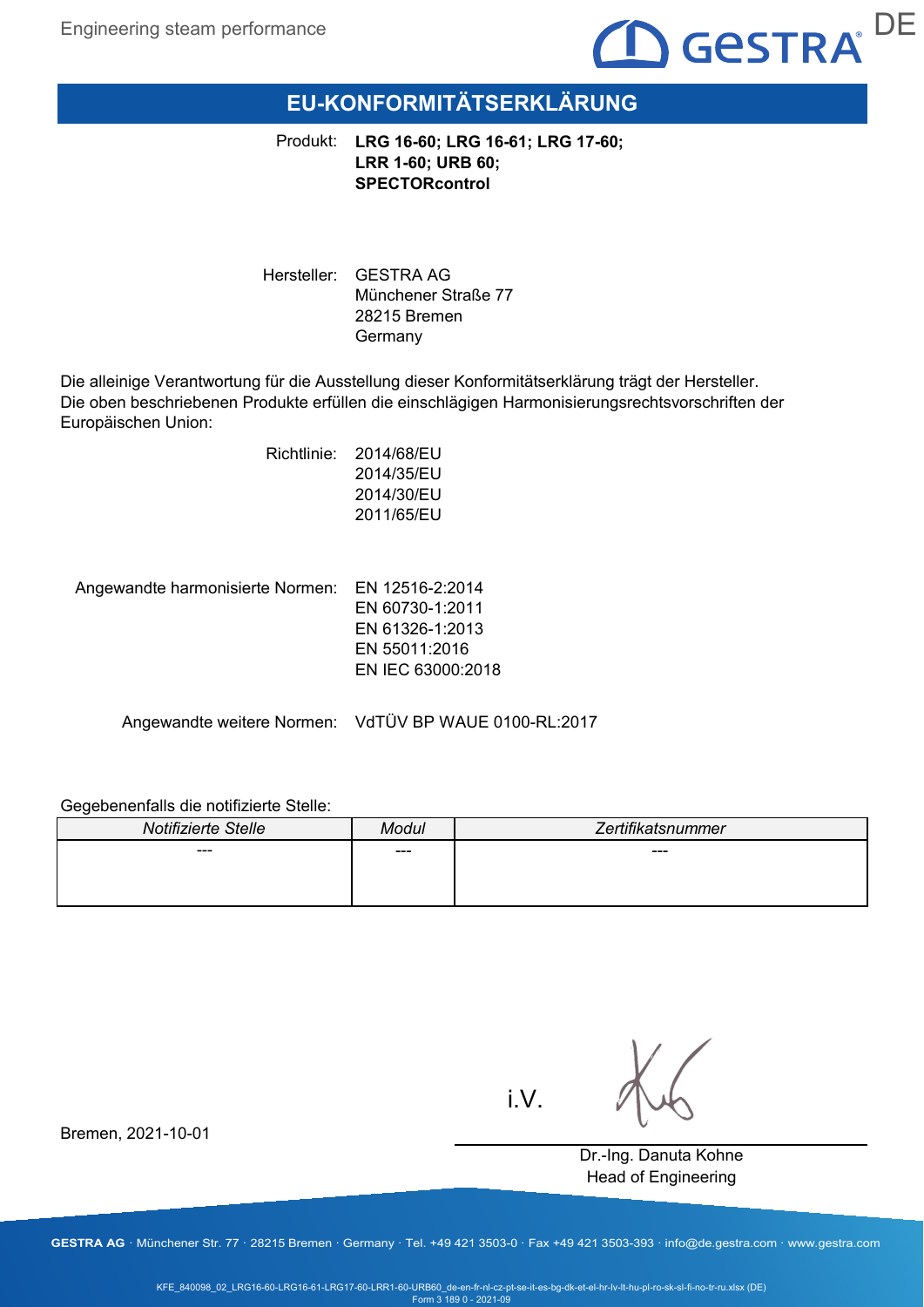

# **EU DECLARATION OF CONFORMITY**

**LRG 16-60; LRG 16-61; LRG 17-60;** Product: **LRR 1-60; URB 60; SPECTORcontrol**

Manufacturer: GESTRA AG Münchener Straße 77 28215 Bremen Germany

This declaration of conformity is issued under the sole responsibility of the manufacturer. The products of the declaration described above are in conformity with the relevant Union harmonisation legislation:

| Directive: | 2014/68/EU |
|------------|------------|
|            | 2014/35/EU |
|            | 2014/30/EU |
|            | 2011/65/EU |
|            |            |

Applied harmonized standards: EN 12516-2:2014 EN 60730-1:2011 EN 61326-1:2013 EN 55011:2016 EN IEC 63000:2018

Applied other standards: VdTÜV BP WAUE 0100-RL:2017

### Where applicable, the notified body:

| <b>Notified Body</b> | ndule | Certificate No. |
|----------------------|-------|-----------------|
| ---                  | ---   | $---$           |
|                      |       |                 |
|                      |       |                 |

Bremen, 2021-10-01

(original signature see page 1)

Dr.-Ing. Danuta Kohne Head of Engineering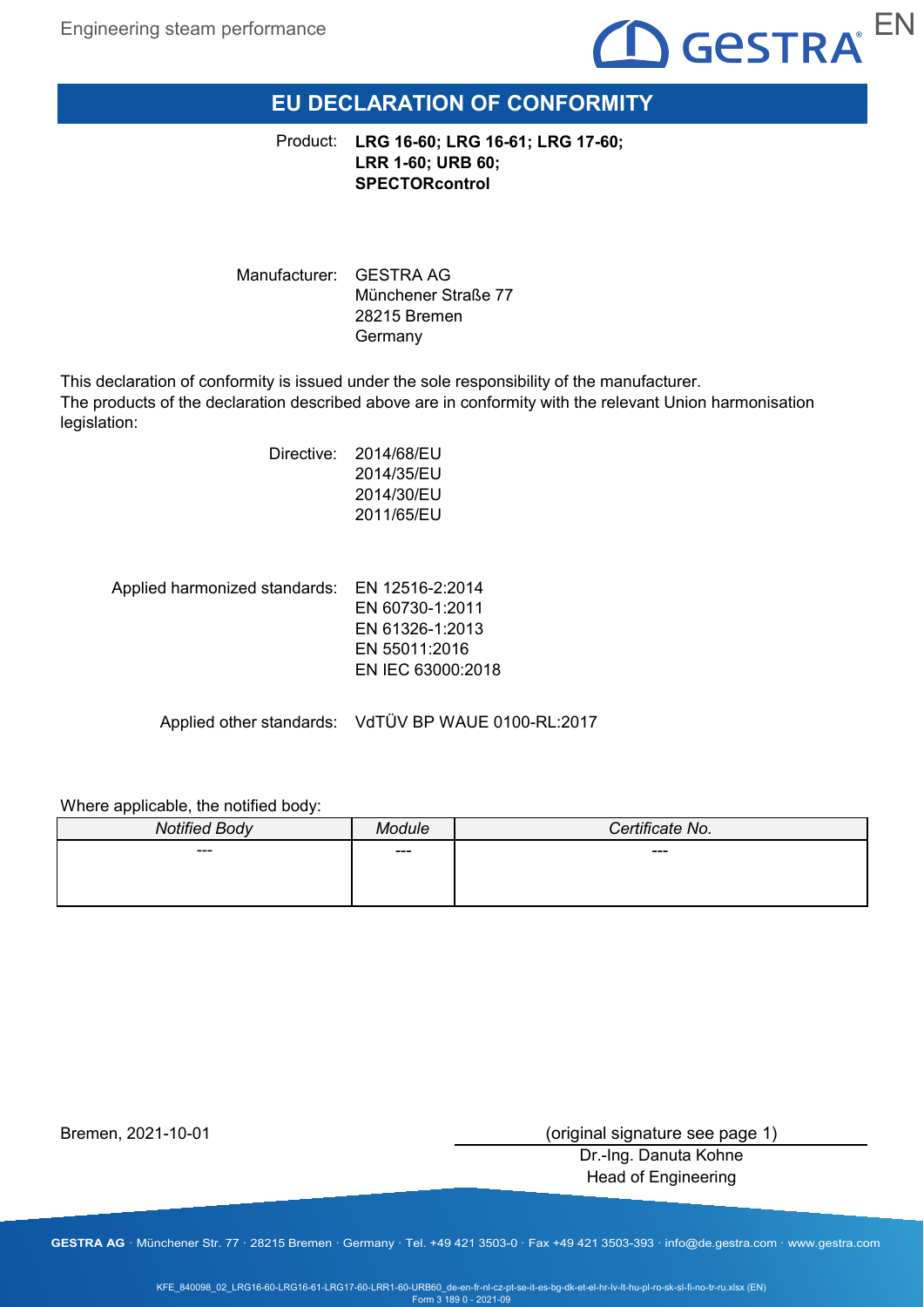

### **ЕС декларация за съответствие**

**LRG 16-60; LRG 16-61; LRG 17-60;** Продукт: **LRR 1-60; URB 60; SPECTORcontrol**

Производител: GESTRA AG Münchener Straße 77 28215 Bremen Germany

Производителят носи единствената отговорност за издаването на тази декларация за съответствие. Горепосочените продукти отговарят на съответните предписания за хармонизиране на Европейския съюз:

> Директива: 2014/68/EU 2014/35/EU 2014/30/EU 2011/65/EU

| Приложени хармонизирани | EN 12516-2:2014            |
|-------------------------|----------------------------|
|                         | стандарти: EN 60730-1:2011 |
|                         | EN 61326-1:2013            |
|                         | EN 55011:2016              |
|                         | EN IEC 63000:2018          |
|                         |                            |

Други приложени стандарти: VdTÜV BP WAUE 0100-RL:2017

### Ако е приложимо, нотифицираният орган:

| Нотифициран орган | Модvп | Номер на сертификат |
|-------------------|-------|---------------------|
| ---               | ---   | ---                 |
|                   |       |                     |
|                   |       |                     |

Bremen, 2021-10-01

(Оригинален подпис виж страница 1)

Dr.-Ing. Danuta Kohne Head of Engineering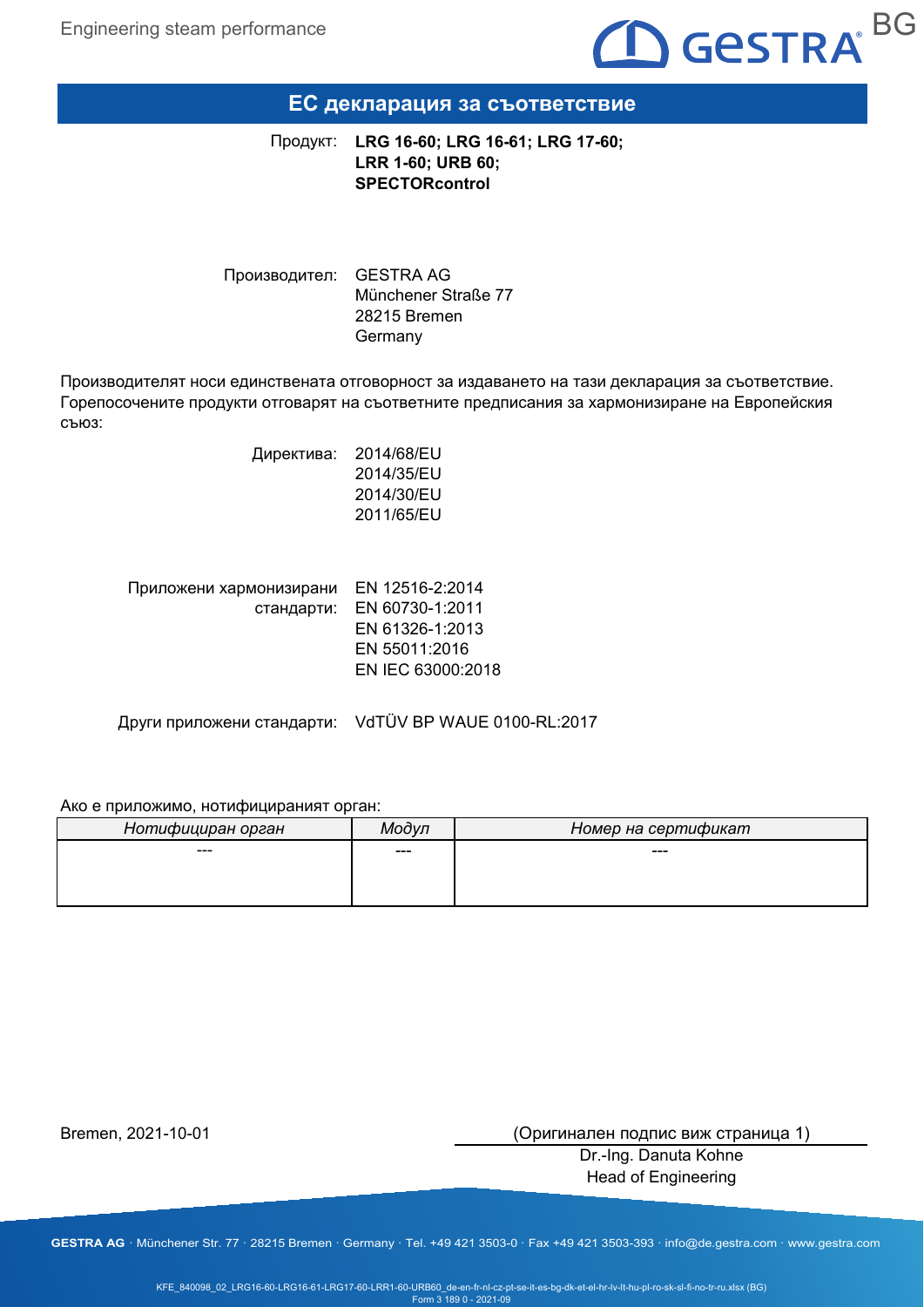

# **Declaración de conformidad de la UE**

**LRG 16-60; LRG 16-61; LRG 17-60;** Producto: **LRR 1-60; URB 60; SPECTORcontrol**

Fabricante: GESTRA AG Münchener Straße 77 28215 Bremen Germany

El fabricante asume toda la responsabilidad por la expedición de esta declaración de conformidad. Los productos descritos arriba cumplen la legislación pertinente sobre armonización de la Comunidad Europea:

| Directiva: | 2014/68/EU |
|------------|------------|
|            | 2014/35/EU |
|            | 2014/30/EU |
|            | 2011/65/EU |
|            |            |

EN 12516-2:2014 Normas armonizadas aplicadas:

EN 60730-1:2011 EN 61326-1:2013 EN 55011:2016 EN IEC 63000:2018

Otras normas aplicadas: VdTÜV BP WAUE 0100-RL:2017

### Dado el caso, el organismo notificado:

| Organismo notificado | Módulo | N.º de certificado |
|----------------------|--------|--------------------|
| ---                  | ---    | ---                |
|                      |        |                    |
|                      |        |                    |

Bremen, 2021-10-01

(Firma original, véase la página 1)

Dr.-Ing. Danuta Kohne Head of Engineering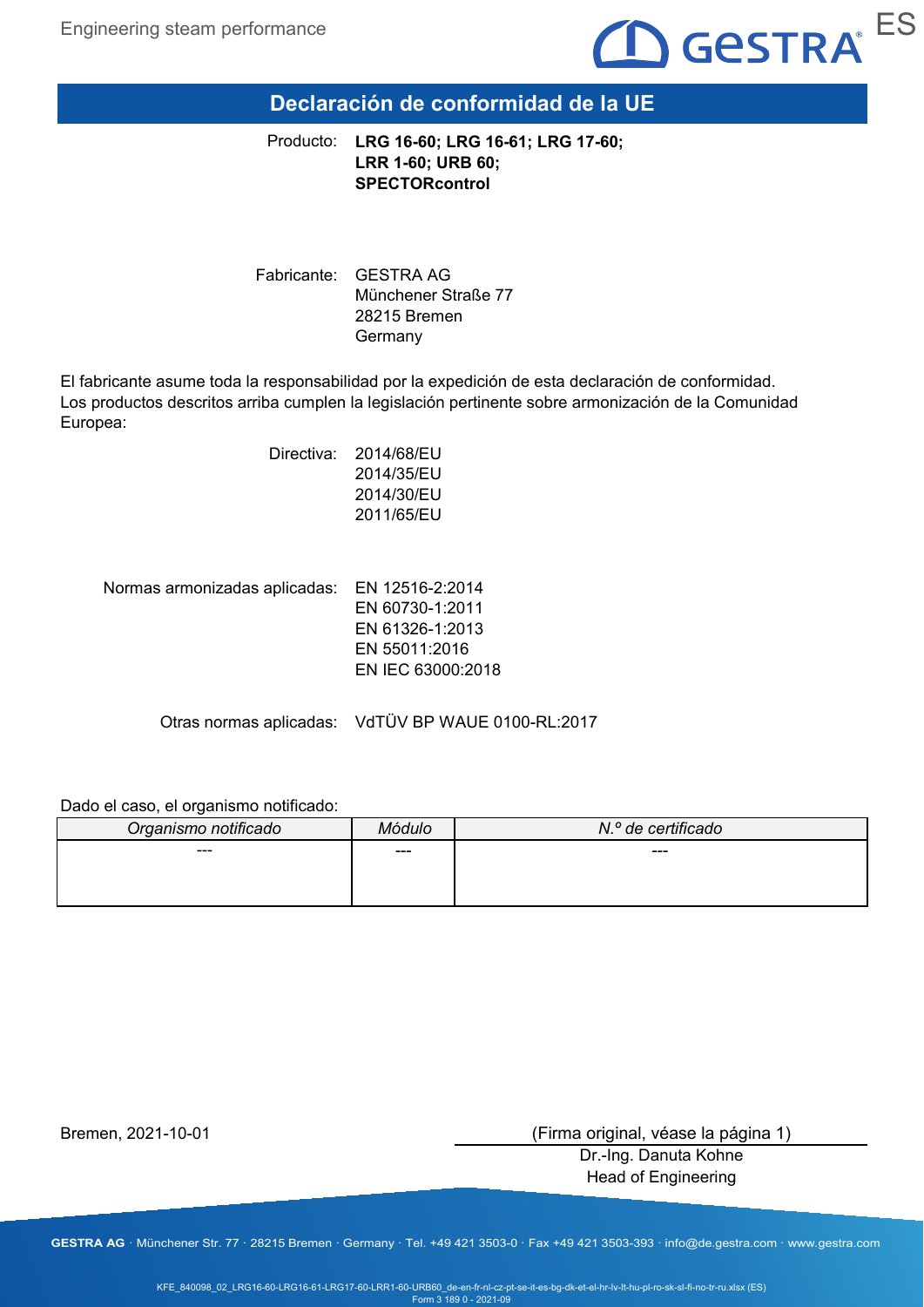

## **EU Prohlášení o shodě**

**LRG 16-60; LRG 16-61; LRG 17-60;** Výrobek: **LRR 1-60; URB 60; SPECTORcontrol**

Výrobce: GESTRA AG Münchener Straße 77 28215 Bremen **Germany** 

Výhradní odpovědnost za vystavení tohoto Prohlášení o shodě nese výrobce. Výše popsané výrobky splňují příslušné harmonizační předpisy Evropské unie:

> Směrnice: 2014/68/EU 2014/35/EU 2014/30/EU 2011/65/EU

Použité harmonizované normy: EN 12516-2:2014 EN 60730-1:2011 EN 61326-1:2013 EN 55011:2016 EN IEC 63000:2018

Další použité normy: VdTÜV BP WAUE 0100-RL:2017

### Případně oznámený subjekt:

| Oznámený subjekt | Aodul | $\overline{\phantom{a}}$<br>$\sim$ . |
|------------------|-------|--------------------------------------|
| ---              | ---   | ---                                  |
|                  |       |                                      |
|                  |       |                                      |

Bremen, 2021-10-01

(Originální podpis viz strna 1)

Dr.-Ing. Danuta Kohne Head of Engineering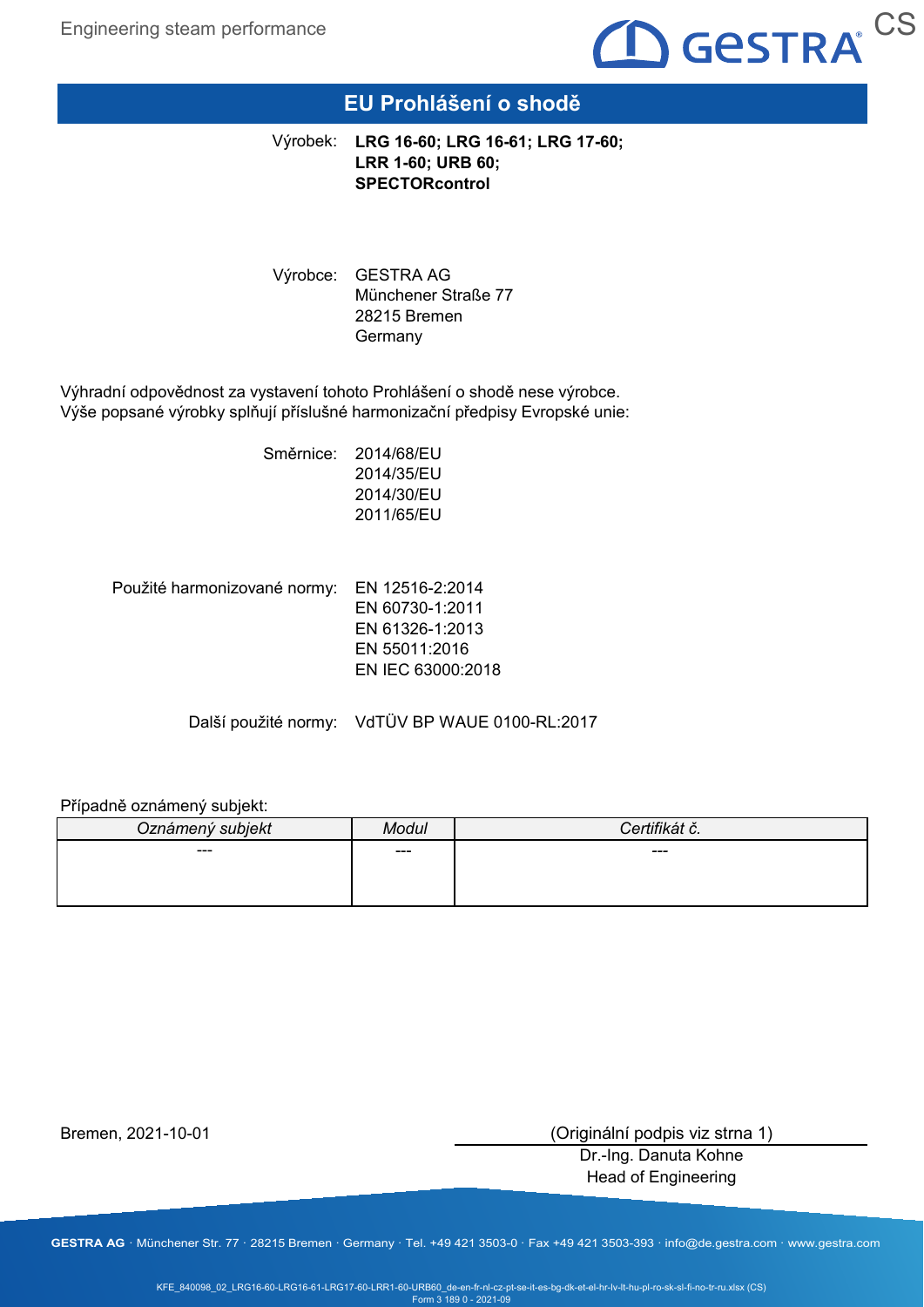

# **EF-overensstemmelseserklæring**

**LRG 16-60; LRG 16-61; LRG 17-60;** Produkt: **LRR 1-60; URB 60; SPECTORcontrol**

Fabrikant: GESTRA AG Münchener Straße 77 28215 Bremen Germany

Fabrikanten er eneansvarlig for udstedelsen af overensstemmelseserklæringen. De ovenfor beskrevne produkter overholder den relevante harmoniseringslovgivning i Den Europæiske Union:

> Direktiv: 2014/68/EU 2014/35/EU 2014/30/EU 2011/65/EU

Anvendte harmoniserede standarder: EN 12516-2:2014

EN 60730-1:2011 EN 61326-1:2013 EN 55011:2016 EN IEC 63000:2018

Andre anvendte standarder: VdTÜV BP WAUE 0100-RL:2017

I givet fald det bemyndigede organ:

| Bemyndiget organ | Modul | Certifikat nr. |
|------------------|-------|----------------|
| ---              | ---   | ---            |
|                  |       |                |
|                  |       |                |

Bremen, 2021-10-01

(Se side 1 mht. original underskrift)

Dr.-Ing. Danuta Kohne Head of Engineering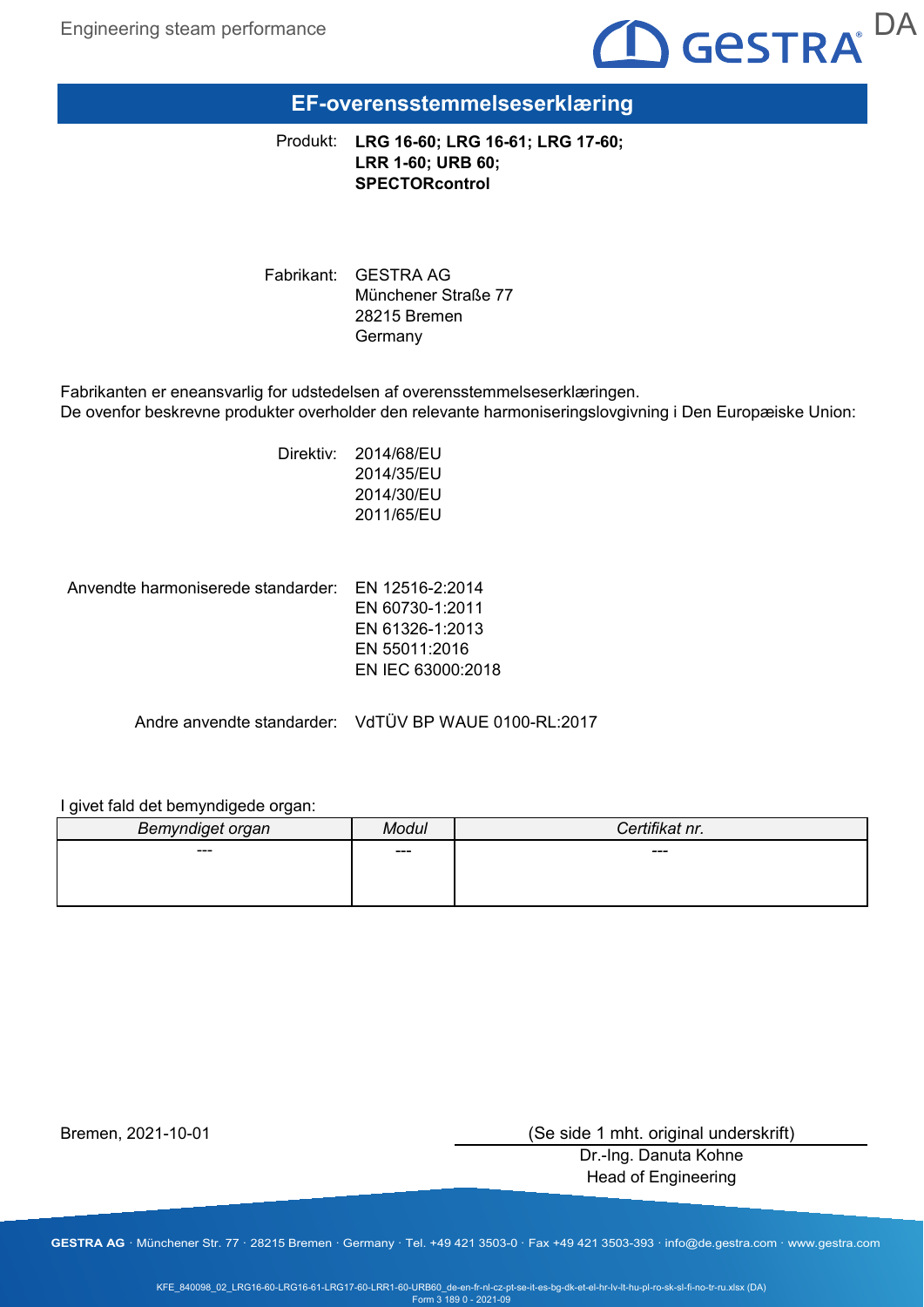

### **ELi vastavusdeklaratsioon**

**LRG 16-60; LRG 16-61; LRG 17-60;** Toode: **LRR 1-60; URB 60; SPECTORcontrol**

Tootja: GESTRA AG Münchener Straße 77 28215 Bremen **Germany** 

Tootjal lasub käesoleva vastavusdeklaratsiooni väljaandmise eest ainuvastutus. Eespool kirjeldatud tooted täidavad Euroopa Liidu asjaomaseid ühtlustusnõudeid:

> Direktiiv: 2014/68/EU 2014/35/EU 2014/30/EU 2011/65/EU

Kohaldatud ühtlustatud standardid:  $\,$  EN 12516-2:2014

EN 60730-1:2011 EN 61326-1:2013 EN 55011:2016 EN IEC 63000:2018

Muud kohaldatud standardid: VdTÜV BP WAUE 0100-RL:2017

### Vajaduse korral teavitatud asutus:

| Teavitatud asutus | Moodul | Sertifikaadi nr |
|-------------------|--------|-----------------|
| ---               | ---    | ---             |
|                   |        |                 |
|                   |        |                 |

Bremen, 2021-10-01

(Allkirja originaali vaadake lk 1)

Dr.-Ing. Danuta Kohne Head of Engineering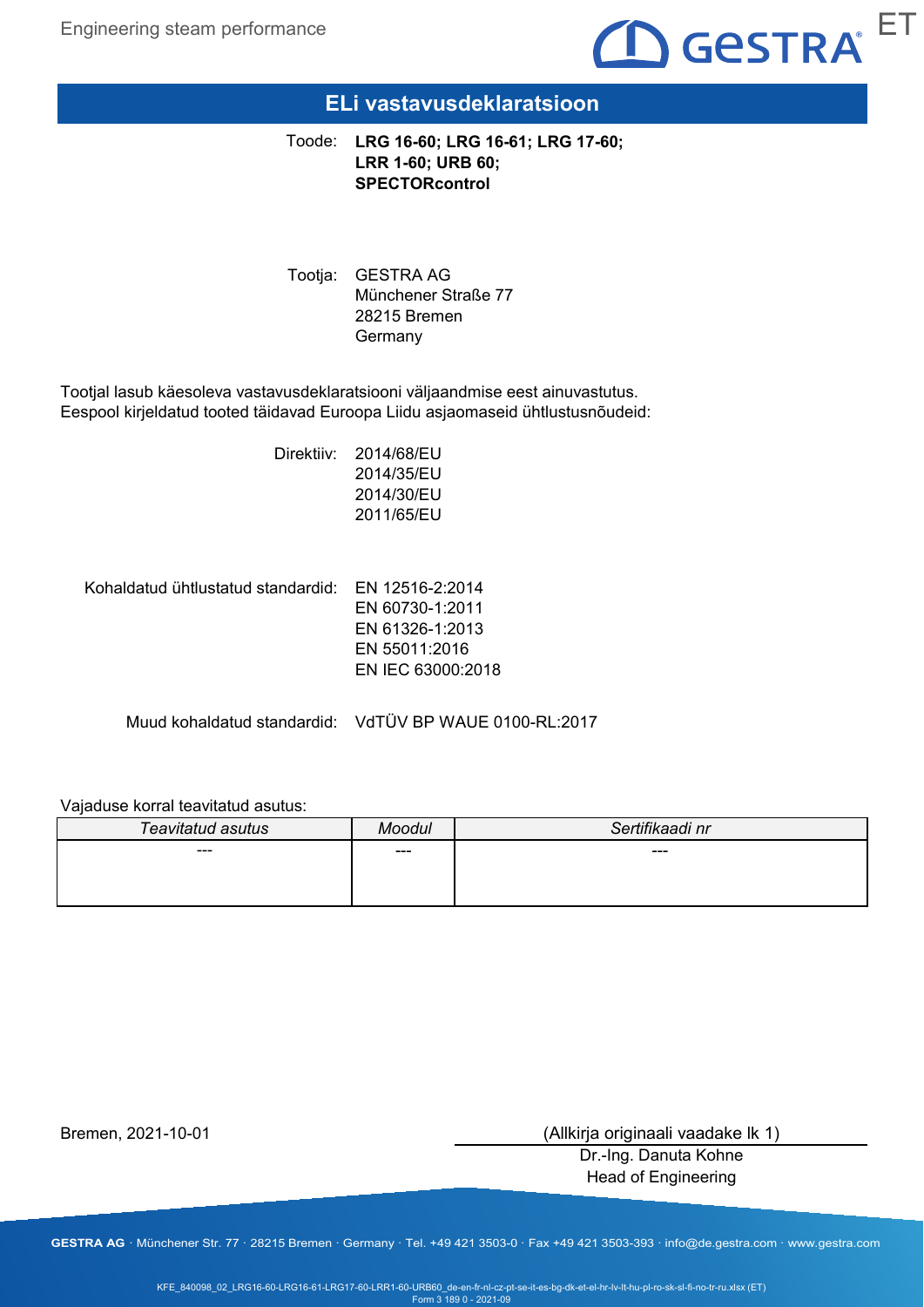

## **Δήλωση συμμόρφωσης ΕΕ**

**LRG 16-60; LRG 16-61; LRG 17-60;** Προϊόν: **LRR 1-60; URB 60; SPECTORcontrol**

Κατασκευαστής: GESTRA AG Münchener Straße 77 28215 Bremen Germany

Η αποκλειστική ευθύνη για την έκδοση αυτής της δήλωσης συμμόρφωσης βαρύνει τον κατασκευαστή. Τα προϊόντα που αναφέρονται παραπάνω πληρούν τη σχετική νομοθεσία εναρμόνισης της Ευρωπαϊκής Ένωσης:

> Οδηγία: 2014/68/EU 2014/35/EU 2014/30/EU 2011/65/EU

| Εφαρμοζόμενα εναρμονισμένα ΕΝ 12516-2:2014 |
|--------------------------------------------|
| πρότυπα: EN 60730-1:2011                   |
| EN 61326-1:2013                            |
| EN 55011:2016                              |
| EN IEC 63000:2018                          |
|                                            |

Εφαρμοζόμενα περαιτέρω πρότυπα: VdTÜV BP WAUE 0100-RL:2017

### Ενδεχομένως η κοινοποιημένη υπηρεσία:

| Κοινοποιημένος φορέας | Μονάδα | Αρ. Πιστοποιητικού |
|-----------------------|--------|--------------------|
| ---                   | ---    | ---                |
|                       |        |                    |
|                       |        |                    |

Bremen, 2021-10-01

(Αυθεντική υπογραφή, δείτε σελίδα 1)

Dr.-Ing. Danuta Kohne Head of Engineering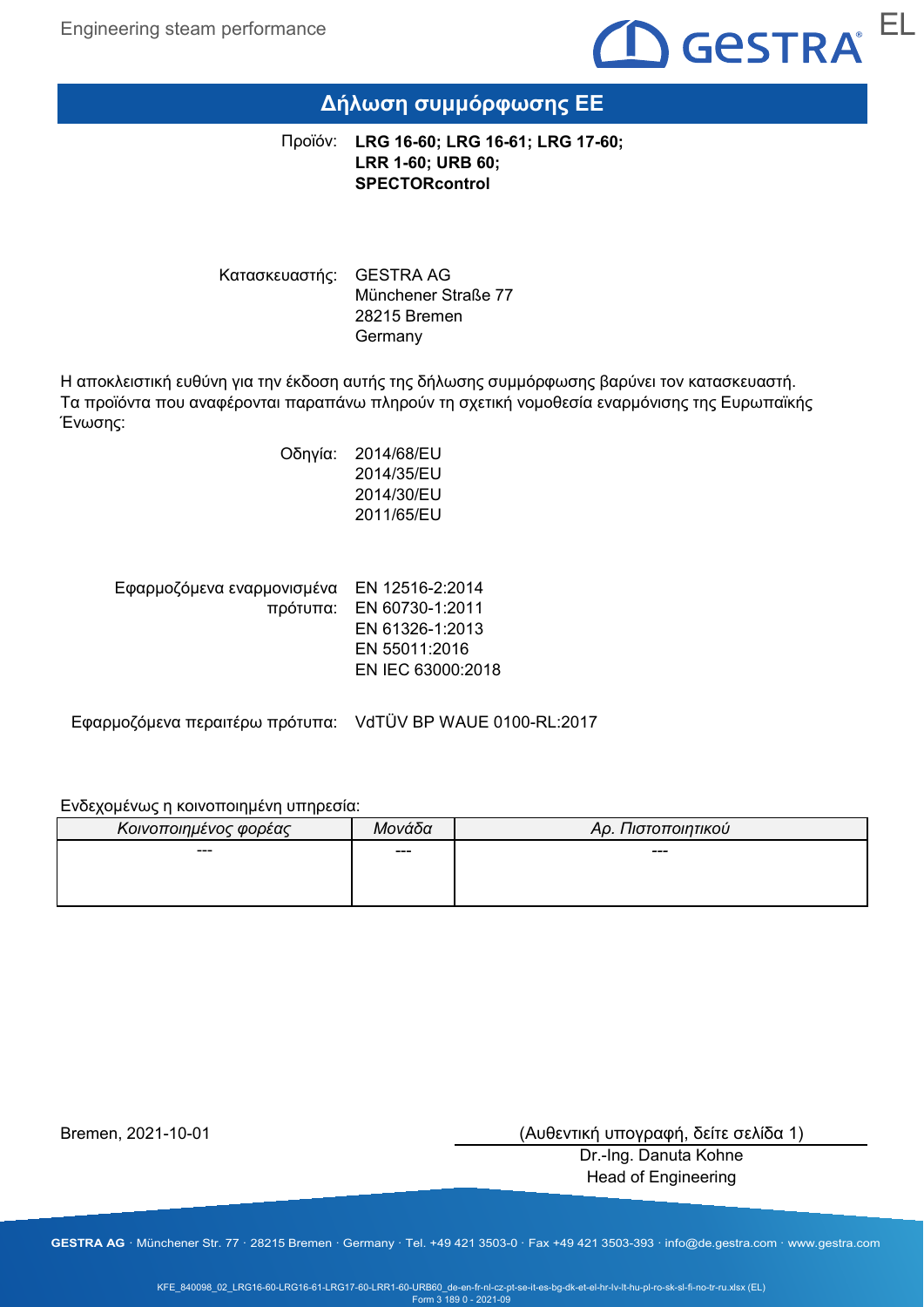

## **Déclaration de conformité UE**

**LRG 16-60; LRG 16-61; LRG 17-60;** Produit : **LRR 1-60; URB 60; SPECTORcontrol**

Fabricant : GESTRA AG Münchener Straße 77 28215 Bremen Germany

Le fabricant est le seul responsable de la publication de la présente déclaration de conformité. Les produits mentionnés ci-dessus respectent les directives d'harmonisation en vigueur dans l'Union européenne :

> Directive 2014/68/EU 2014/35/EU 2014/30/EU 2011/65/EU

Normes harmonisées appliquées : EN 12516-2:2014 EN 60730-1:2011 EN 61326-1:2013 EN 55011:2016 EN IEC 63000:2018

Autres normes appliquées : VdTÜV BP WAUE 0100-RL:2017

### Le cas échéant, l'organisme notifié:

| Organisme notifié | dule | rtificat n°<br>`on |
|-------------------|------|--------------------|
| ---               | ---  | $---$              |
|                   |      |                    |
|                   |      |                    |

Bremen, 2021-10-01

(Signature originale, voir page 1)

Dr.-Ing. Danuta Kohne Head of Engineering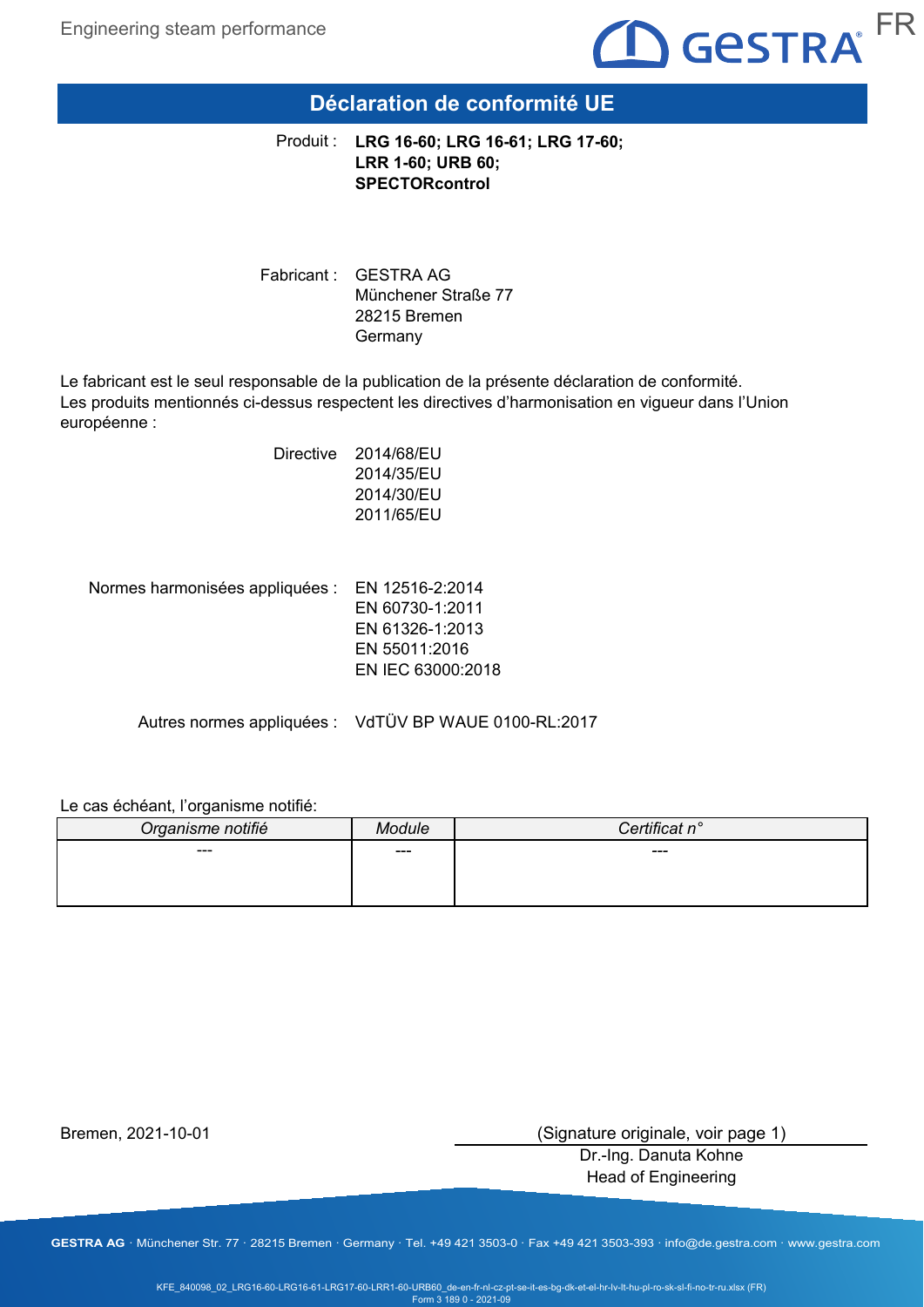

## **EU izjava o sukladnosti**

**LRG 16-60; LRG 16-61; LRG 17-60;** Proizvod: **LRR 1-60; URB 60; SPECTORcontrol**

Proizvođač: GESTRA AG Münchener Straße 77 28215 Bremen **Germany** 

Isključivu odgovornost za izdavanje ove Izjave o sukladnosti snosi proizvođač. Prethodno navedeni proizvodi zadovoljavaju mjerodavne pravne propise o usklađivanju Europske unije:

> Direktiva: 2014/68/EU 2014/35/EU 2014/30/EU 2011/65/EU

Primijenjene usklađene norme: EN 12516-2:2014 EN 60730-1:2011 EN 61326-1:2013 EN 55011:2016 EN IEC 63000:2018

Ostale primijenjene norme: VdTÜV BP WAUE 0100-RL:2017

### Po potrebi prijavljeno tijelo:

| Prijavljeno tijelo | <i><b>Aodul</b></i> | Certifikata<br>Br. |
|--------------------|---------------------|--------------------|
| $---$              | ---                 | ---                |
|                    |                     |                    |
|                    |                     |                    |

Bremen, 2021-10-01

(Originalni potpis, vidi stranicu 1)

Dr.-Ing. Danuta Kohne Head of Engineering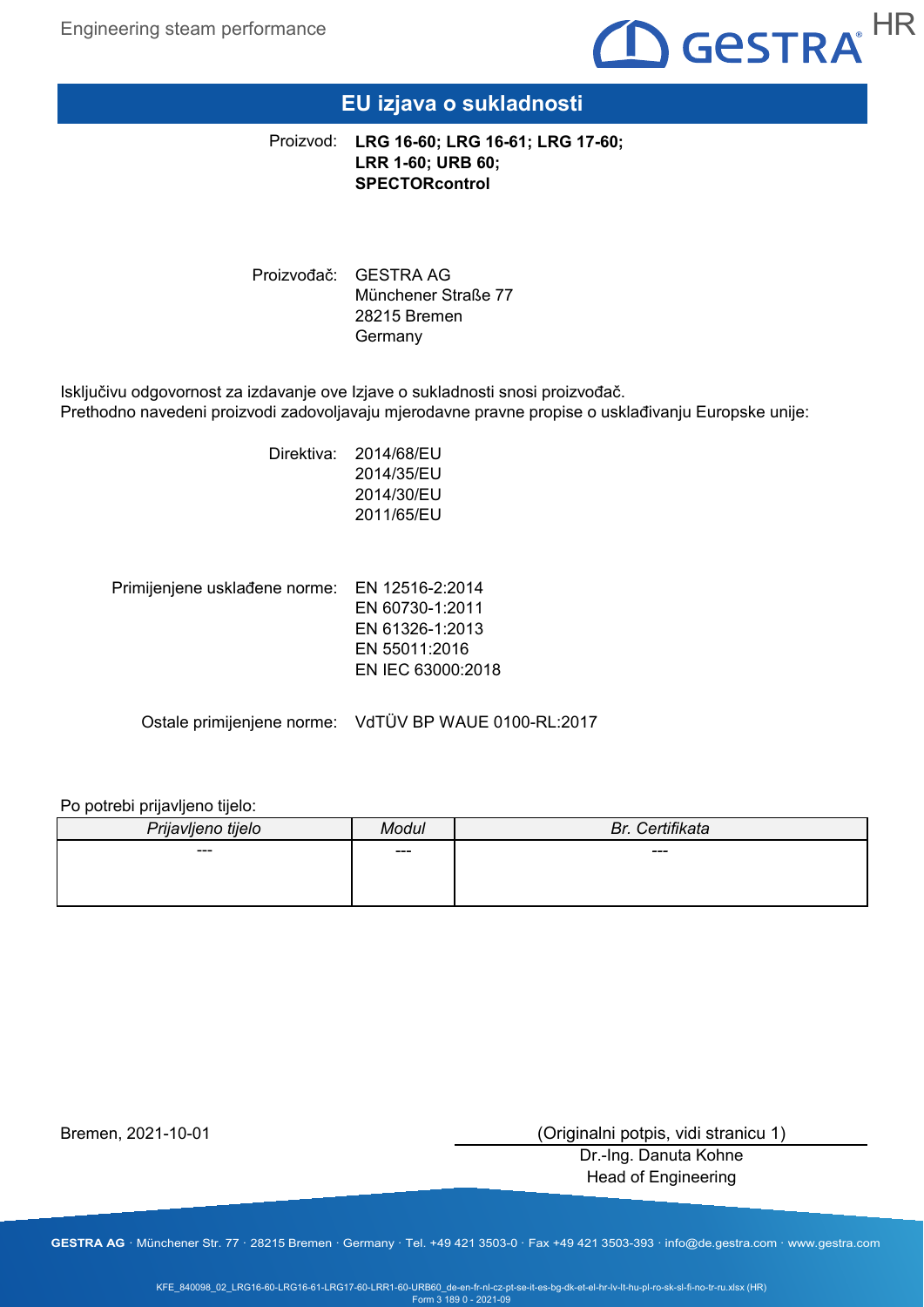

## **Dichiarazione di conformità UE**

**LRG 16-60; LRG 16-61; LRG 17-60;** Prodotto: **LRR 1-60; URB 60; SPECTORcontrol**

Fabbricante: GESTRA AG Münchener Straße 77 28215 Bremen Germany

La presente dichiarazione di conformità è rilasciata sotto l'esclusiva responsabilità del fabbricante. I prodotti oggetto della dichiarazione di cui sopra sono conformi alla pertinente normativa di armonizzazione dell'UE:

> Direttiva: 2014/68/EU 2014/35/EU 2014/30/EU 2011/65/EU

Norme armonizzate applicate: EN 12516-2:2014 EN 60730-1:2011 EN 61326-1:2013 EN 55011:2016 EN IEC 63000:2018

Altre norme applicate: VdTÜV BP WAUE 0100-RL:2017

Ove applicabile, organismo notificato:

| Organismo notificato | ົ`າ⊔∣o | Certificato N. |
|----------------------|--------|----------------|
| ---                  | $---$  | $---$          |
|                      |        |                |
|                      |        |                |

Bremen, 2021-10-01

(Firma originale vedi pagina 1)

Dr.-Ing. Danuta Kohne Head of Engineering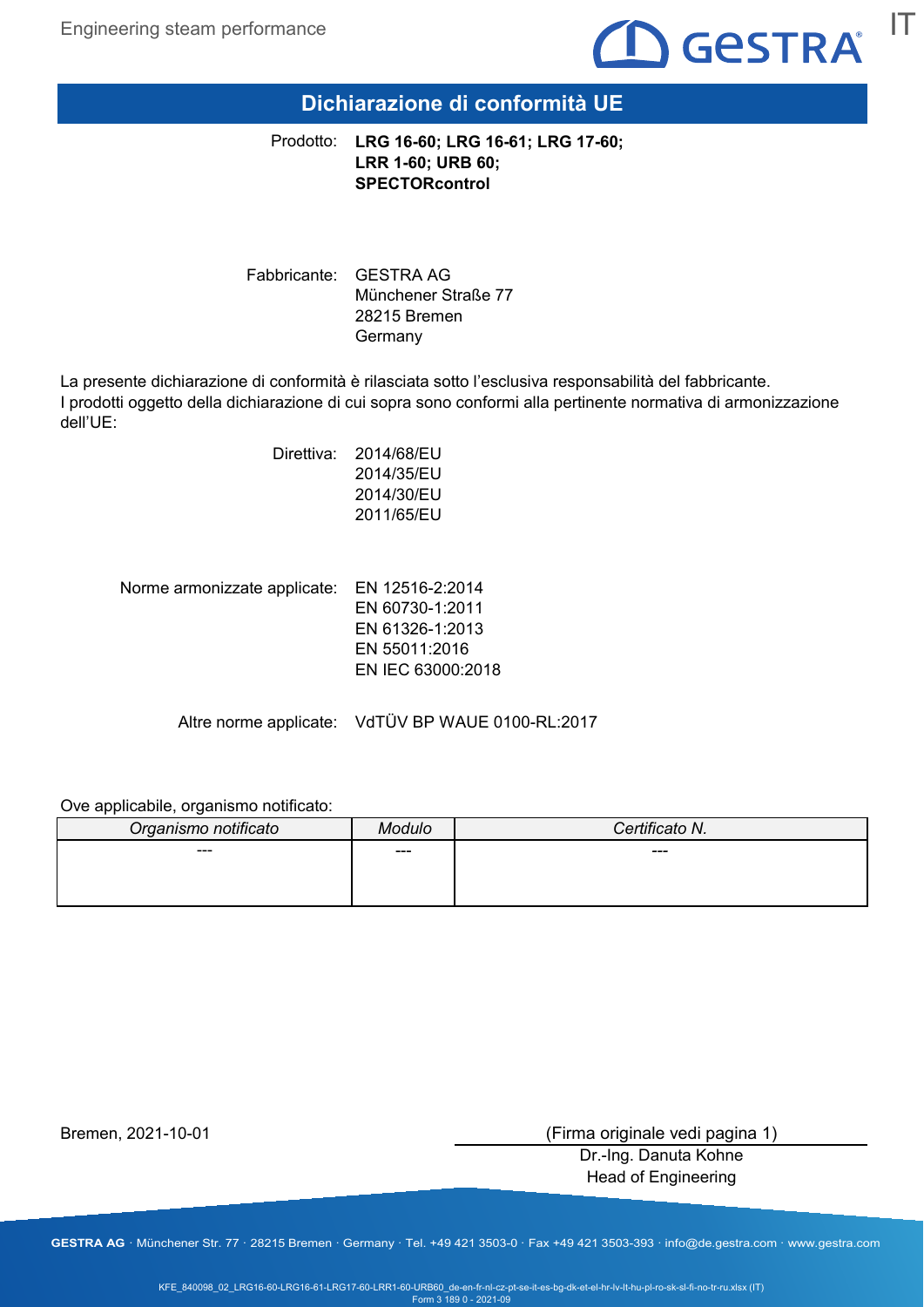

## **ES atbilstības deklarācija**

**LRG 16-60; LRG 16-61; LRG 17-60;** Izstrādājums: **LRR 1-60; URB 60; SPECTORcontrol**

Ražotājs: GESTRA AG Münchener Straße 77 28215 Bremen **Germany** 

Šī atbilstības deklarācija ir izdota vienīgi uz ražotāja atbildību. Iepriekš minētie izstrādājumi izpilda attiecīgos Eiropas Savienības saskaņošanas tiesību aktus:

> Direktīva: 2014/68/EU 2014/35/EU 2014/30/EU 2011/65/EU

Piemērotie saskaņotie standarti: EN 12516-2:2014 EN 60730-1:2011 EN 61326-1:2013

EN 55011:2016 EN IEC 63000:2018

Piemērotie papildu standarti: VdTÜV BP WAUE 0100-RL:2017

### Ja attiecas, kompetentā iestāde:

| Pilnvarotā iestāde | Modulis | Sertifikāta Nr. |
|--------------------|---------|-----------------|
| ---                | $---$   | ---             |
|                    |         |                 |
|                    |         |                 |

Bremen, 2021-10-01

(Skatīt oriģinālo parakstu 1. lpp)

Dr.-Ing. Danuta Kohne Head of Engineering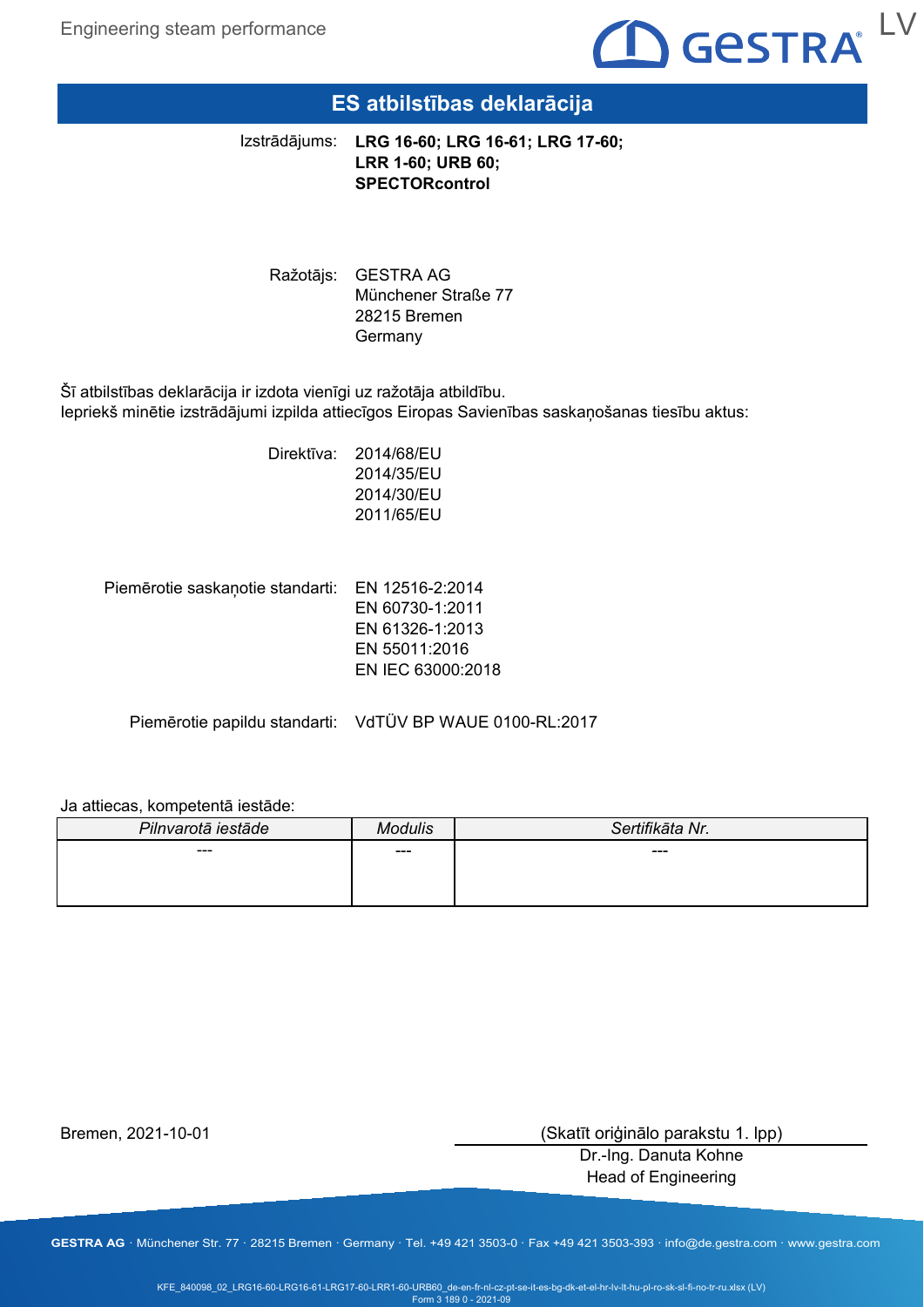

## **ES atitikties deklaracija**

**LRG 16-60; LRG 16-61; LRG 17-60;** Gaminys: **LRR 1-60; URB 60; SPECTORcontrol**

Gamintojas: GESTRA AG Münchener Straße 77 28215 Bremen **Germany** 

Už šią atitikties deklaraciją atsakingas tik gamintojas. Pirmiau nurodyti gaminiai atitinka svarbius Europos Sąjungos derinimo teisės aktus:

> Direktyva: 2014/68/EU 2014/35/EU 2014/30/EU 2011/65/EU

Taikomi darnieji standartai: EN 12516-2:2014 EN 60730-1:2011 EN 61326-1:2013 EN 55011:2016 EN IEC 63000:2018

Kiti taikomi standartai: VdTÜV BP WAUE 0100-RL:2017

### Jei taikoma, notifikuotoji įstaiga:

| Notifikuotoji įstaiga | Andulis | Pažymėjimo Nr. |
|-----------------------|---------|----------------|
| ---                   | ---     | ---            |
|                       |         |                |
|                       |         |                |

Bremen, 2021-10-01

(Originalų parašą žr. 1 puslapyje)

Dr.-Ing. Danuta Kohne Head of Engineering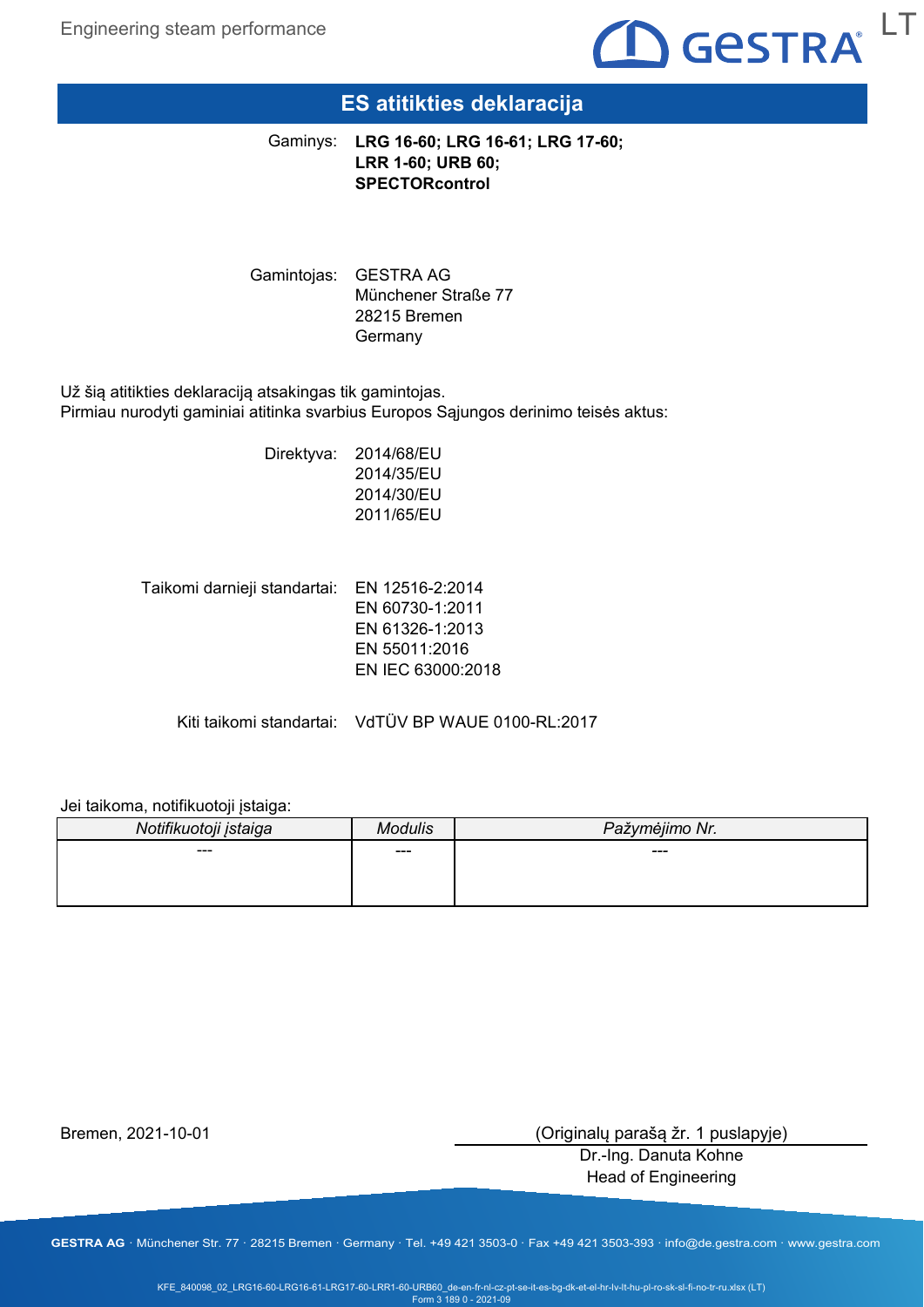

## **EU-megfelelőségi nyilatkozat**

**LRG 16-60; LRG 16-61; LRG 17-60;** Termék: **LRR 1-60; URB 60; SPECTORcontrol**

Gyártó: GESTRA AG Münchener Straße 77 28215 Bremen Germany

A jelen megfelelőségi nyilatkozat kiállításáért a kizárólagos felelősséget a gyártó viseli. A fent leírt termékek teljesítik az Európai Unió alkalmazandó harmonizációs jogszabályainak előírásait:

> Irányelv: 2014/68/EU 2014/35/EU 2014/30/EU 2011/65/EU

Alkalmazott harmonizált szabványok: EN 12516-2:2014

EN 60730-1:2011 EN 61326-1:2013 EN 55011:2016 EN IEC 63000:2018

Más alkalmazott szabványok: VdTÜV BP WAUE 0100-RL:2017

### Adott esetben a bejelentett szervezet:

| <b>Bejelentett szervezet</b> | Modul | Tanúsítvány száma |
|------------------------------|-------|-------------------|
| ---                          | ---   | ---               |
|                              |       |                   |
|                              |       |                   |

Bremen, 2021-10-01

(Az eredeti aláírást megtalálja az 1. oldalon)

Dr.-Ing. Danuta Kohne Head of Engineering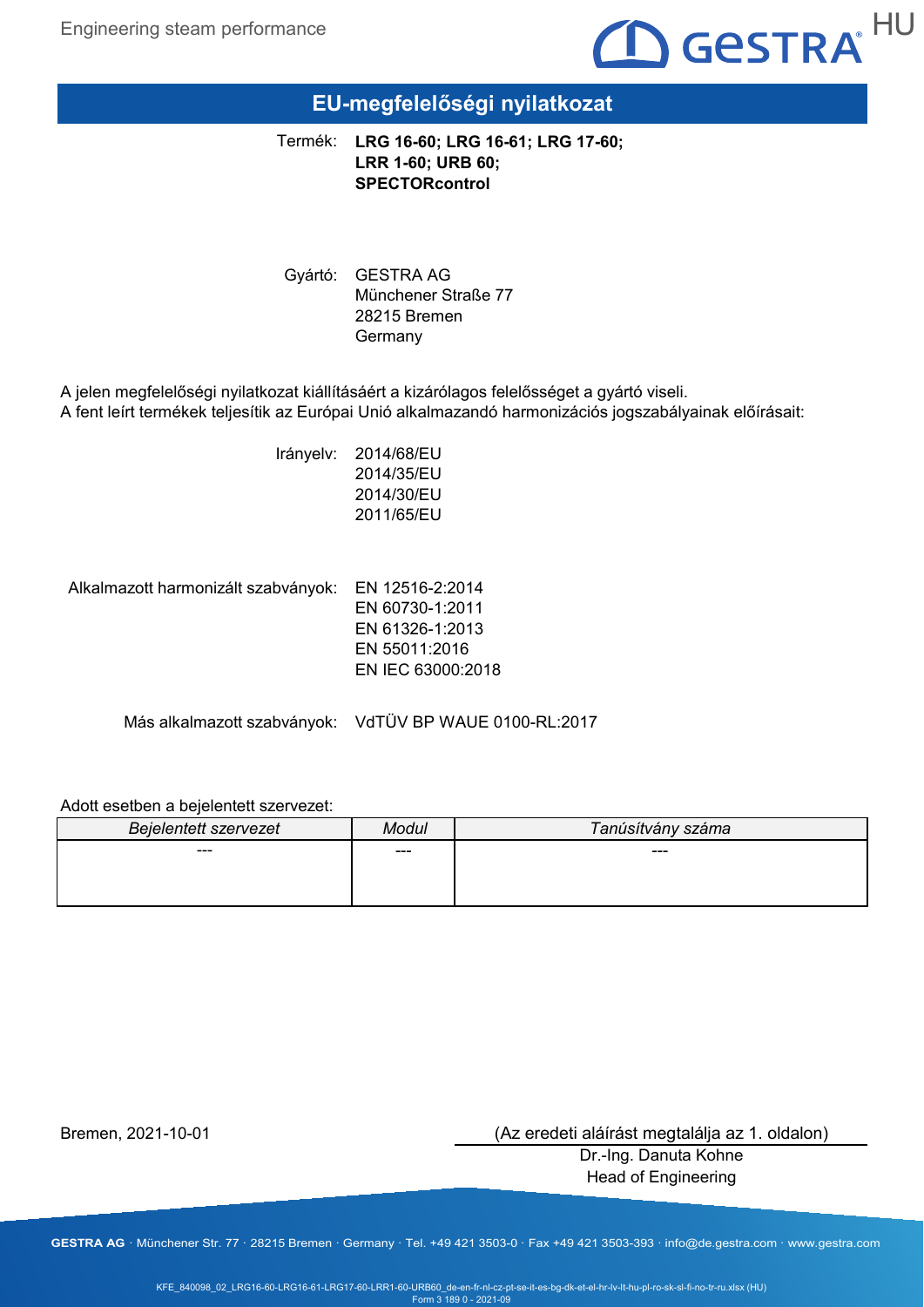

# **Deklaracja zgodności UE**

**LRG 16-60; LRG 16-61; LRG 17-60;** Produkt: **LRR 1-60; URB 60; SPECTORcontrol**

Producent: GESTRA AG Münchener Straße 77 28215 Bremen Germany

Wyłączną odpowiedzialność za wystawienie niniejszej deklaracji zgodności ponosi producent. Opisane powyżej produkty są zgodne z odpowiednimi przepisami harmonizacyjnymi Unii Europejskiej:

> Dyrektywa: 2014/68/EU 2014/35/EU 2014/30/EU 2011/65/EU

Zastosowane normy EN 12516-2:2014 zharmonizowane: EN 60730-1:2011 EN 61326-1:2013 EN 55011:2016 EN IEC 63000:2018

Inne zastosowane normy: VdTÜV BP WAUE 0100-RL:2017

### W stosownych przypadkach – jednostka notyfikowana:

| Jednostka notyfikowana | Moduł | Nr certyfikatu |
|------------------------|-------|----------------|
| ---                    | ---   | $---$          |
|                        |       |                |
|                        |       |                |

Bremen, 2021-10-01

(Oryginalny podpis patrz strona 1)

Dr.-Ing. Danuta Kohne Head of Engineering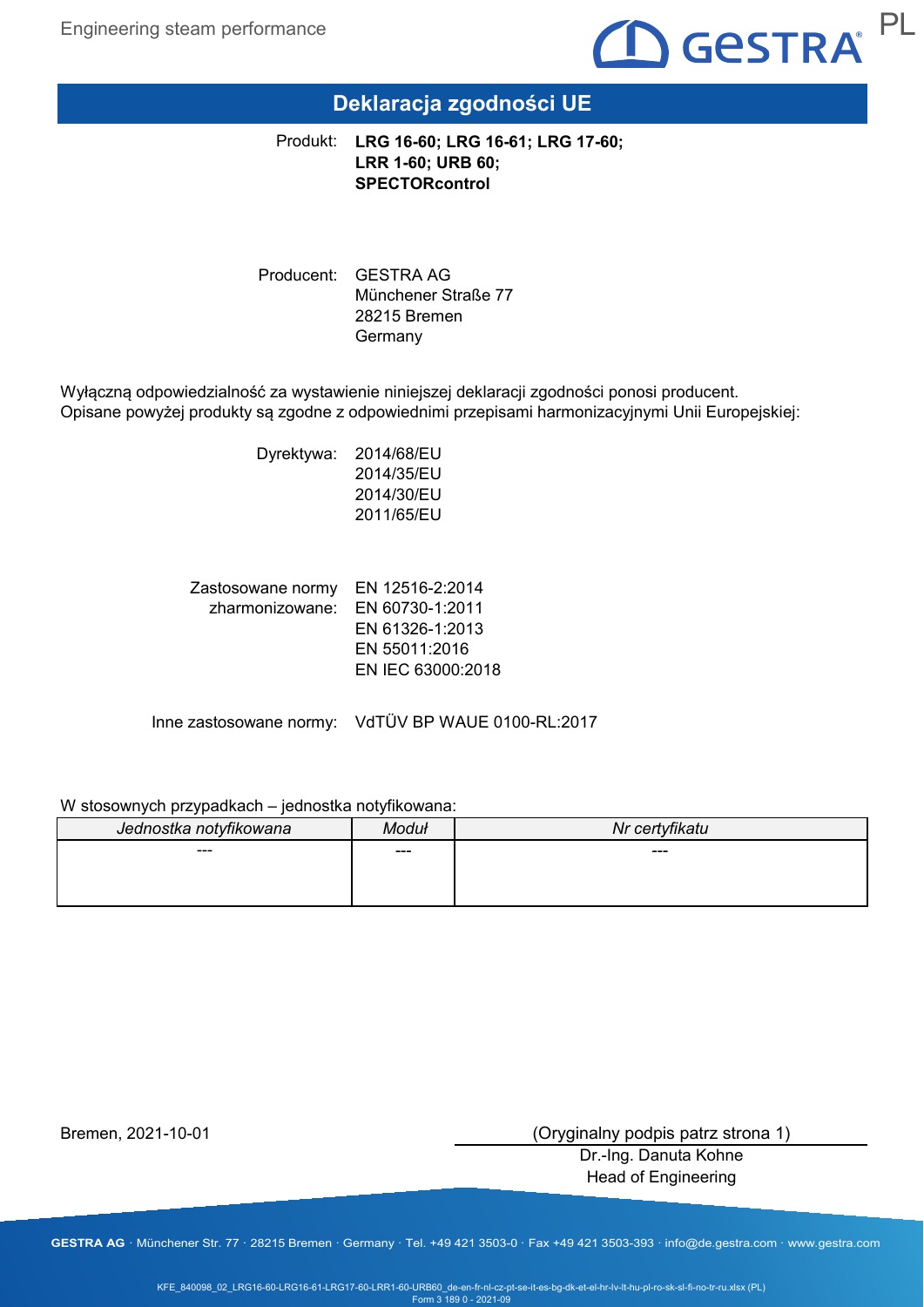

## **EU-conformiteitsverklaring**

**LRG 16-60; LRG 16-61; LRG 17-60;** Product: **LRR 1-60; URB 60; SPECTORcontrol**

Fabrikant: GESTRA AG Münchener Straße 77 28215 Bremen Germany

Voor het opstellen van deze conformiteitsverklaring is uitsluitend de fabrikant verantwoordelijk. De hierboven beschreven producten zijn conform de desbetreffende harmonisatiewetgeving van de Europese Unie:

| Richtlijn: | 2014/68/EU |
|------------|------------|
|            | 2014/35/EU |
|            | 2014/30/EU |
|            | 2011/65/EU |
|            |            |

| Toegepaste geharmoniseerde EN 12516-2:2014 |                         |
|--------------------------------------------|-------------------------|
|                                            | normen: EN 60730-1:2011 |
|                                            | EN 61326-1:2013         |
|                                            | EN 55011:2016           |
|                                            | EN IEC 63000:2018       |
|                                            |                         |

Toegepaste andere normen: VdTÜV BP WAUE 0100-RL:2017

### Indien nodig de aangemelde instantie:

| Aangemelde instantie | Aodule | Certificaatnr. |
|----------------------|--------|----------------|
| ---                  | ---    | ---            |
|                      |        |                |
|                      |        |                |

Bremen, 2021-10-01

(Voor originele handtekening zie pagina 1)

Dr.-Ing. Danuta Kohne Head of Engineering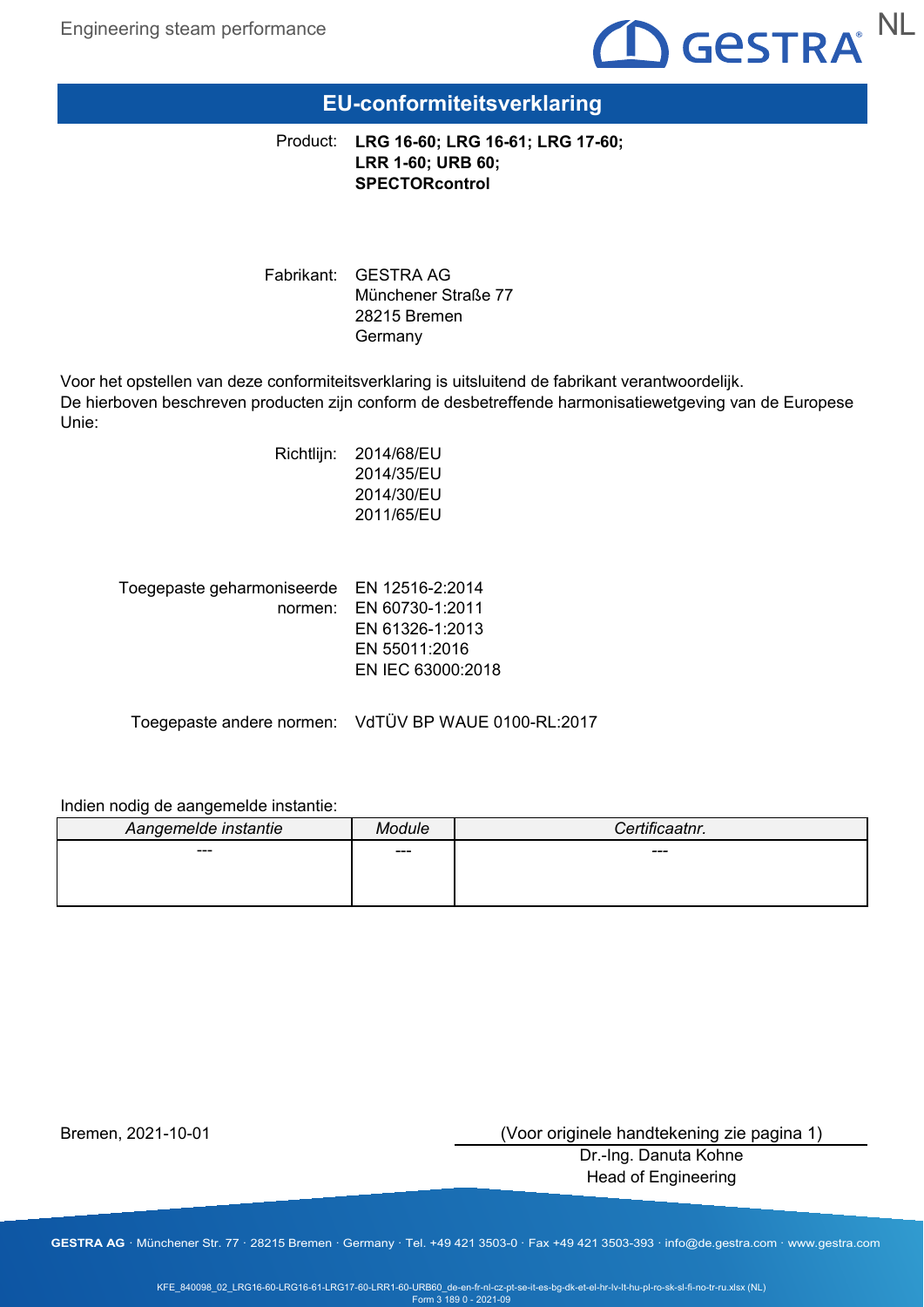

# **Declaração de conformidade CE**

**LRG 16-60; LRG 16-61; LRG 17-60;** Produto: **LRR 1-60; URB 60; SPECTORcontrol**

Fabricante: GESTRA AG Münchener Straße 77 28215 Bremen Germany

A presente declaração de conformidade é emitida sob a exclusiva responsabilidade do fabricante. Os produtos descritos anteriormente preenchem legislação de harmonização aplicável da União Europeia:

> Diretiva: 2014/68/EU 2014/35/EU 2014/30/EU 2011/65/EU

EN 12516-2:2014 Normas harmonizadas aplicadas:

EN 60730-1:2011 EN 61326-1:2013 EN 55011:2016 EN IEC 63000:2018

Outras normas aplicadas: VdTÜV BP WAUE 0100-RL:2017

### Eventualmente o organismo notificado:

| Organismo notificado | Aódulo | N.º de certificado |
|----------------------|--------|--------------------|
| ---                  | ---    | $---$              |
|                      |        |                    |
|                      |        |                    |

Bremen, 2021-10-01

(Assinatura original ver página 1)

Dr.-Ing. Danuta Kohne Head of Engineering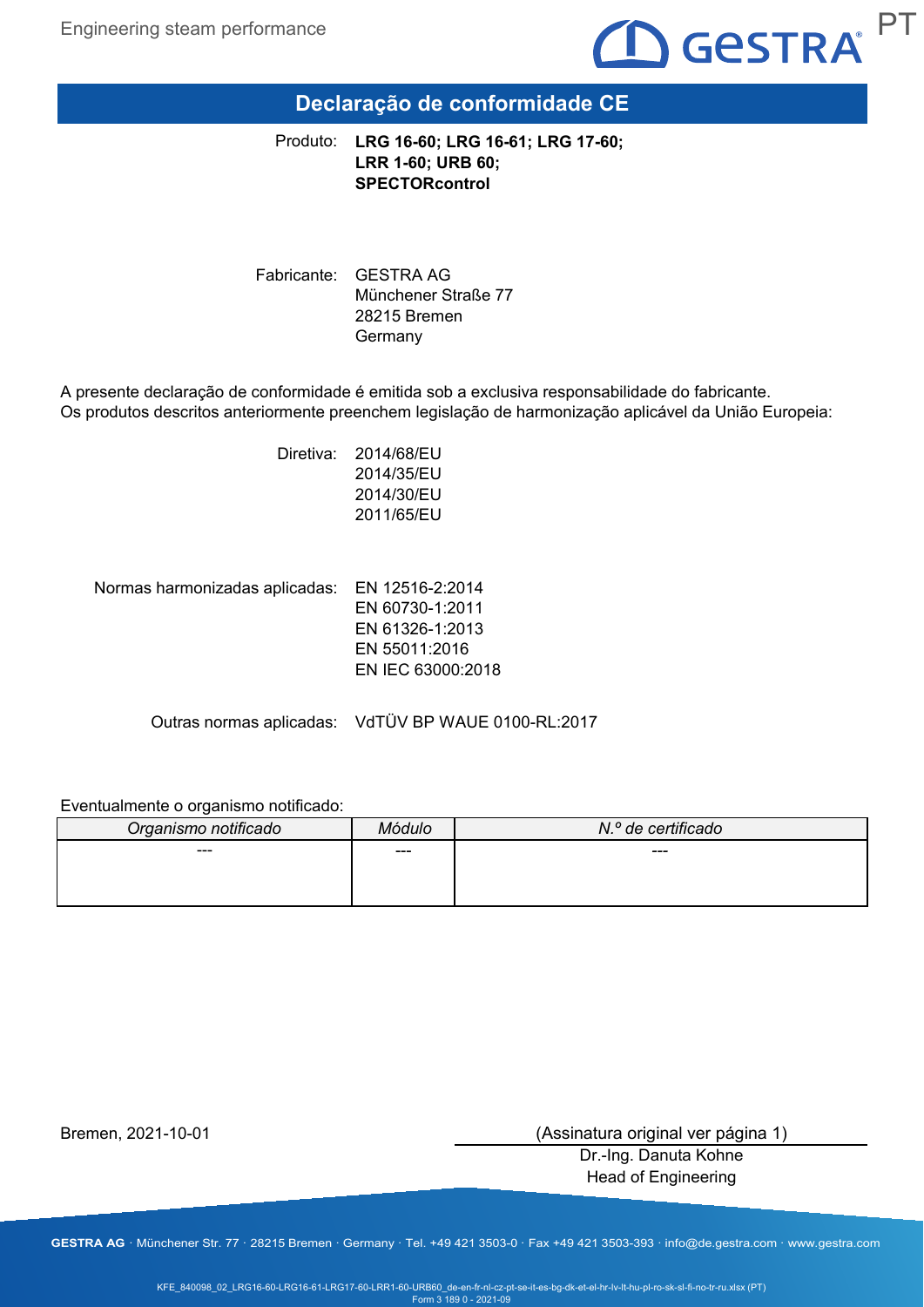

## **Declarație de conformitate**

**LRG 16-60; LRG 16-61; LRG 17-60;** Produs: **LRR 1-60; URB 60; SPECTORcontrol**

Producător: GESTRA AG Münchener Straße 77 28215 Bremen Germany

Producătorul este singurul responsabil de întocmirea acestei declarații de conformitate. Produsele descrise mai sus îndeplinesc prevederile legislative armonizate ale Uniunii Europene:

> Directiva: 2014/68/EU 2014/35/EU 2014/30/EU 2011/65/EU

Standarde armonizate aplicate: EN 12516-2:2014 EN 60730-1:2011 EN 61326-1:2013 EN 55011:2016 EN IEC 63000:2018

Alte standarde aplicate: VdTÜV BP WAUE 0100-RL:2017

### Organismul notificat, după caz:

| Organ notificat | Modul | Nr. certificat |
|-----------------|-------|----------------|
| ---             | $---$ | ---            |
|                 |       |                |
|                 |       |                |

Bremen, 2021-10-01

(Pentru semnătura originală consultaţi pagina 1)

Dr.-Ing. Danuta Kohne Head of Engineering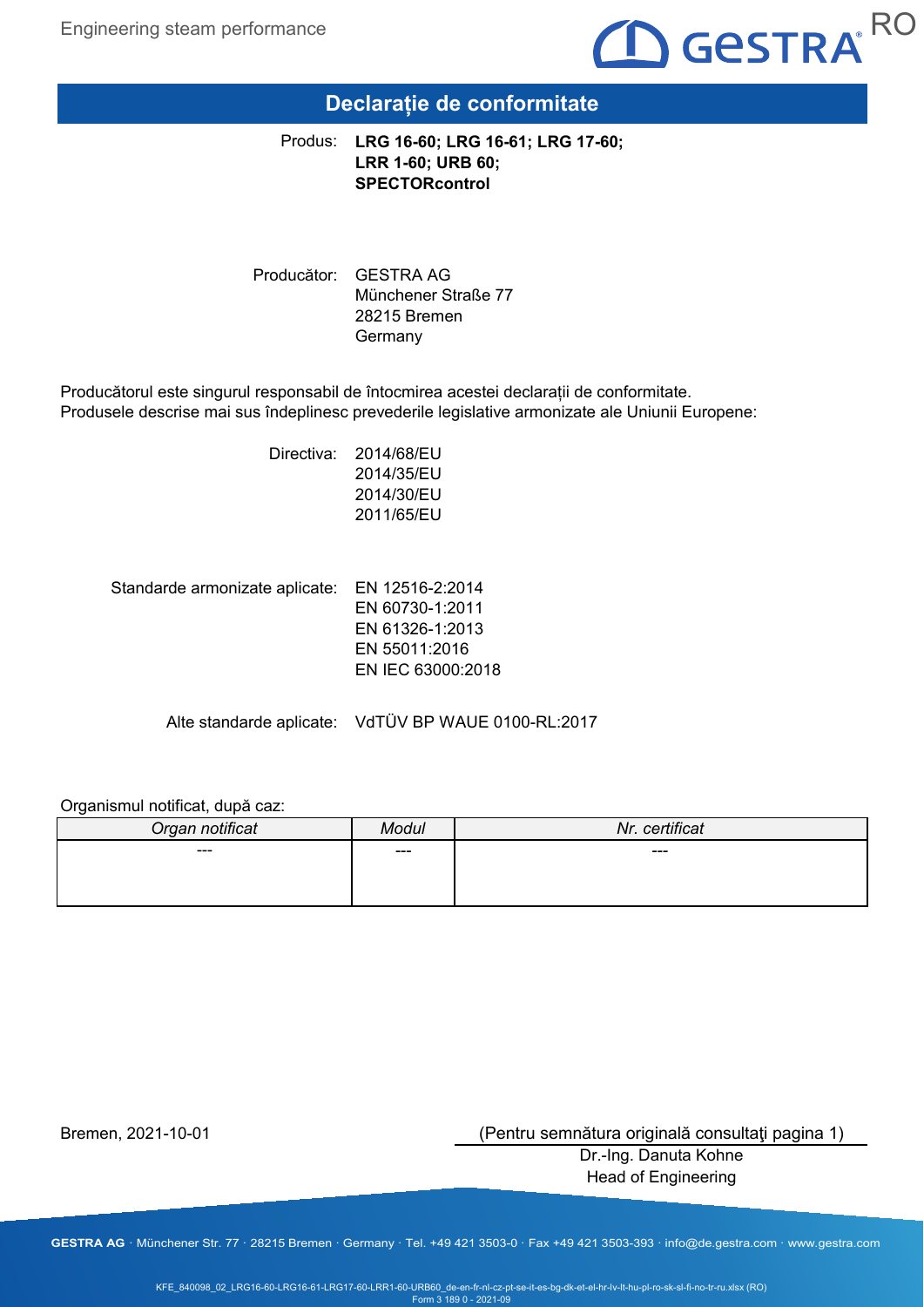

## **EU Vyhlásenie o zhode**

**LRG 16-60; LRG 16-61; LRG 17-60;** Výrobok: **LRR 1-60; URB 60; SPECTORcontrol**

Výrobca: GESTRA AG Münchener Straße 77 28215 Bremen **Germany** 

Výhradnú zodpovednosť za vystavenie toho vyhlásenia o zhode znáša výrobca. Vyššie popísané výrobky spĺňajú platné harmonizačné predpisy Európskej únie:

> Smernica: 2014/68/EU 2014/35/EU 2014/30/EU 2011/65/EU

Použité harmonizované normy: EN 12516-2:2014 EN 60730-1:2011 EN 61326-1:2013 EN 55011:2016 EN IEC 63000:2018

Ďalšie použité normy: VdTÜV BP WAUE 0100-RL:2017

### Prípadne notifikovaná osoba:

| Notifikovaná osoba | lodul | $\mathbf{r}$ . $\mathbf{r}$<br>$\Delta$<br>U. |
|--------------------|-------|-----------------------------------------------|
| $--$               | ---   | $---$                                         |
|                    |       |                                               |
|                    |       |                                               |

Bremen, 2021-10-01

(Originálny podpis pozri strana 1)

Dr.-Ing. Danuta Kohne Head of Engineering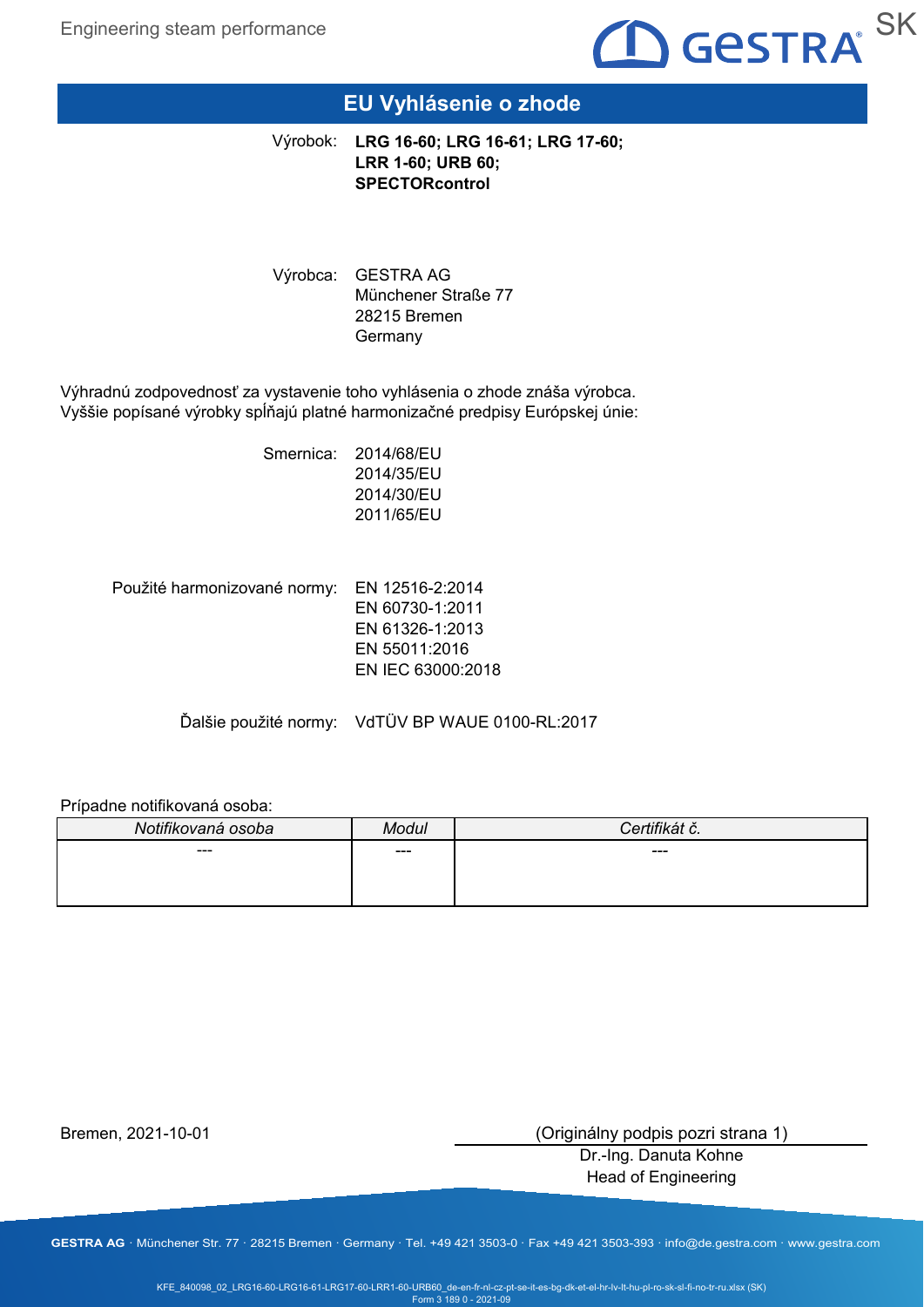

## **ES Izjava o skladnosti**

**LRG 16-60; LRG 16-61; LRG 17-60;** Izdelek: **LRR 1-60; URB 60; SPECTORcontrol**

Proizvajalec: GESTRA AG Münchener Straße 77 28215 Bremen Germany

Za izdajo te izjave o skladnosti je odgovoren izključno proizvajalec. Zgoraj opisani izdelki so v skladu z veljavno usklajevalno zakonodajo Evropske unije:

> Direktiva: 2014/68/EU 2014/35/EU 2014/30/EU 2011/65/EU

Uporabljeni harmonizirani standardi: EN 12516-2:2014

EN 60730-1:2011 EN 61326-1:2013 EN 55011:2016 EN IEC 63000:2018

Uporabljeni dodatni standardi: VdTÜV BP WAUE 0100-RL:2017

### Where applicable, the notified body:

| Priglašeni organ | Modul | certifikata<br>St. |
|------------------|-------|--------------------|
| $--$             | ---   | $---$              |
|                  |       |                    |
|                  |       |                    |

Bremen, 2021-10-01

(Originalni podpis glejte na strani 1)

Dr.-Ing. Danuta Kohne Head of Engineering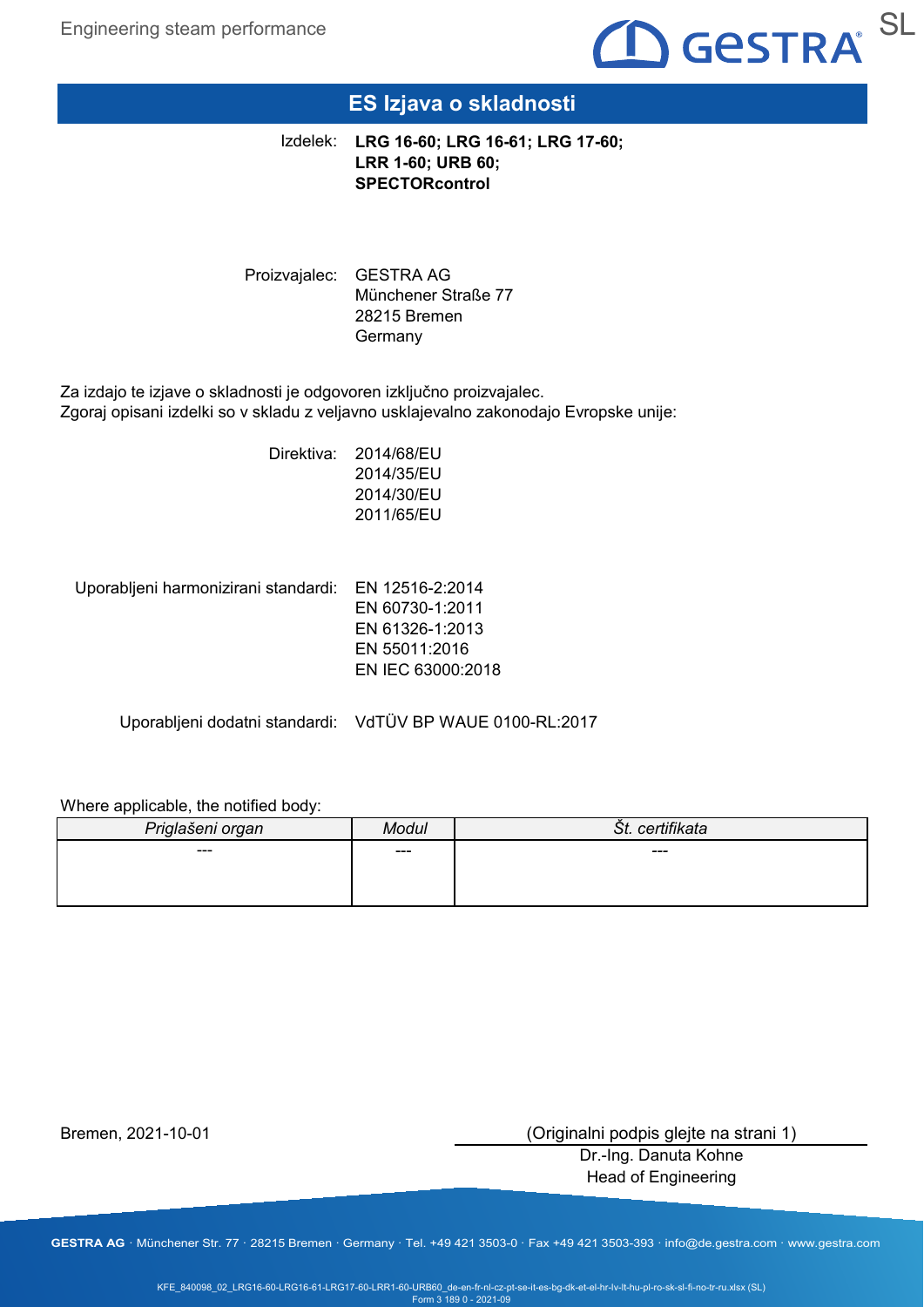

## **EU-vaatimustenmukaisuusvakuutus**

**LRG 16-60; LRG 16-61; LRG 17-60;** Tuote: **LRR 1-60; URB 60; SPECTORcontrol**

Valmistaja: GESTRA AG Münchener Straße 77 28215 Bremen Germany

Tämän vaatimustenmukaisuusvakuutuksen laatimisesta vastaa yksinomaan valmistaja. Yllä mainitut tuotteet täyttävät Euroopan Unionin yhdenmukaistamislainsäädännön vaatimukset:

> Direktiivi: 2014/68/EU 2014/35/EU 2014/30/EU 2011/65/EU

| Sovelletut yhdenmukaistetut EN 12516-2:2014 |                             |
|---------------------------------------------|-----------------------------|
|                                             | standardit: EN 60730-1:2011 |
|                                             | EN 61326-1:2013             |
|                                             | EN 55011:2016               |
|                                             | EN IEC 63000:2018           |
|                                             |                             |

Sovelletut muut standardit: VdTÜV BP WAUE 0100-RL:2017

### Mahdollisesti ilmoitettu laitos:

| Ilmoitettu laitos | Aoduuli | Sertifikaatin nro |
|-------------------|---------|-------------------|
| ---               | ---     | ---               |
|                   |         |                   |
|                   |         |                   |

Bremen, 2021-10-01

(Alkuperäinen allekirjoitus ks. sivu 1)

Dr.-Ing. Danuta Kohne Head of Engineering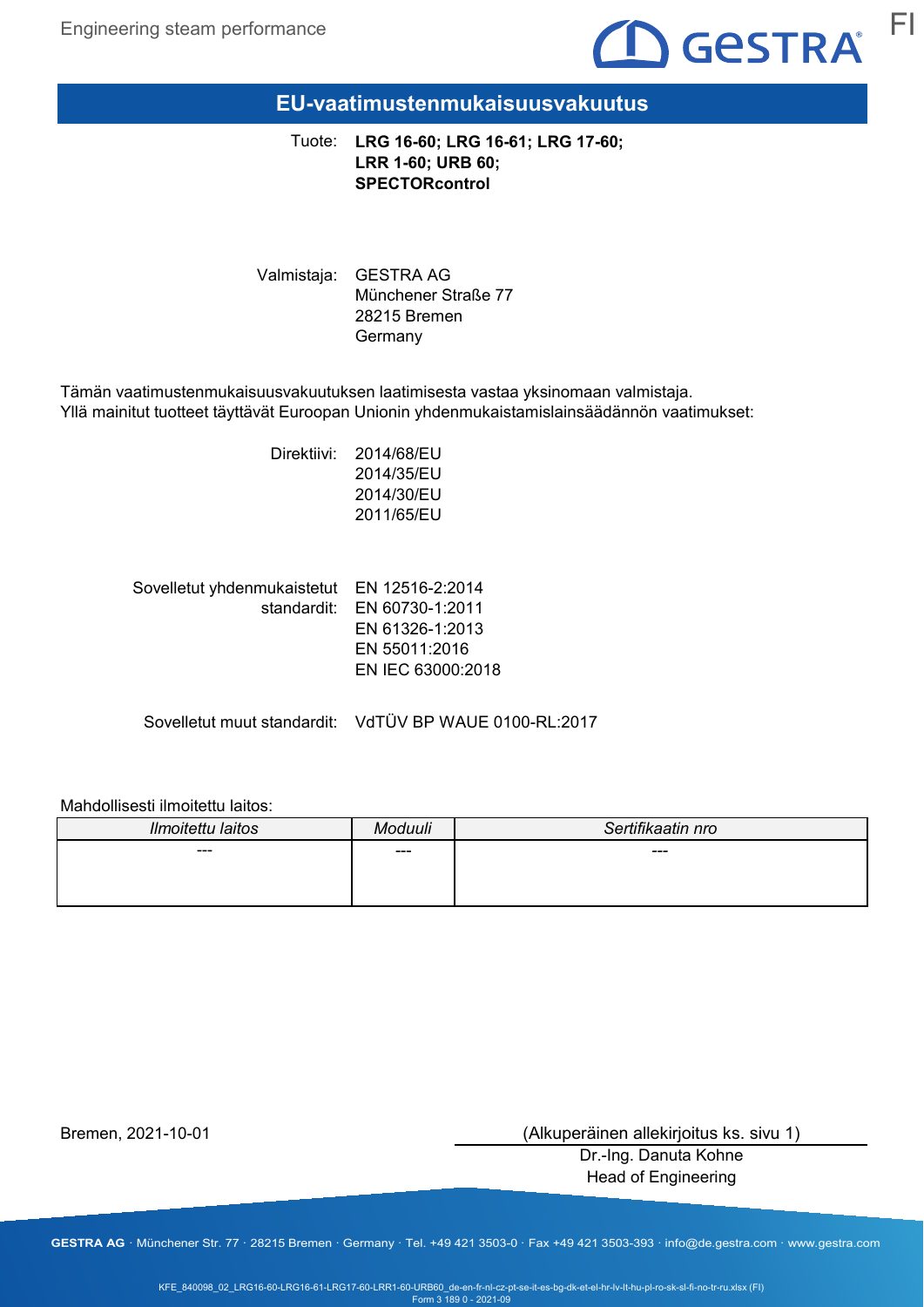

## **EU-försäkran om överensstämmelse**

**LRG 16-60; LRG 16-61; LRG 17-60;** Produkt: **LRR 1-60; URB 60; SPECTORcontrol**

Tillverkare: GESTRA AG Münchener Straße 77 28215 Bremen Germany

Tillverkaren bär ensam ansvaret för utfärdandet av den här försäkran om överensstämmelse. De ovan beskrivna produkterna uppfyller den Europeiska Unionens tillämpliga harmoniseringsrättsföreskrifter:

> Direktiv: 2014/68/EU 2014/35/EU 2014/30/EU 2011/65/EU

EN 12516-2:2014 Tillämpade harmoniserade standarder: EN 60730-1:2011 EN 61326-1:2013 EN 55011:2016 EN IEC 63000:2018

Övriga tillämpade standarder: VdTÜV BP WAUE 0100-RL:2017

### Eventuellt ackrediterat provningsorgan:

| Ackrediterat provningsorgan | Modui | <b>Certifikatsnummer</b> |
|-----------------------------|-------|--------------------------|
| ---                         | ---   | ---                      |
|                             |       |                          |
|                             |       |                          |

Bremen, 2021-10-01

(Originalunderskrift se sidan 1)

Dr.-Ing. Danuta Kohne Head of Engineering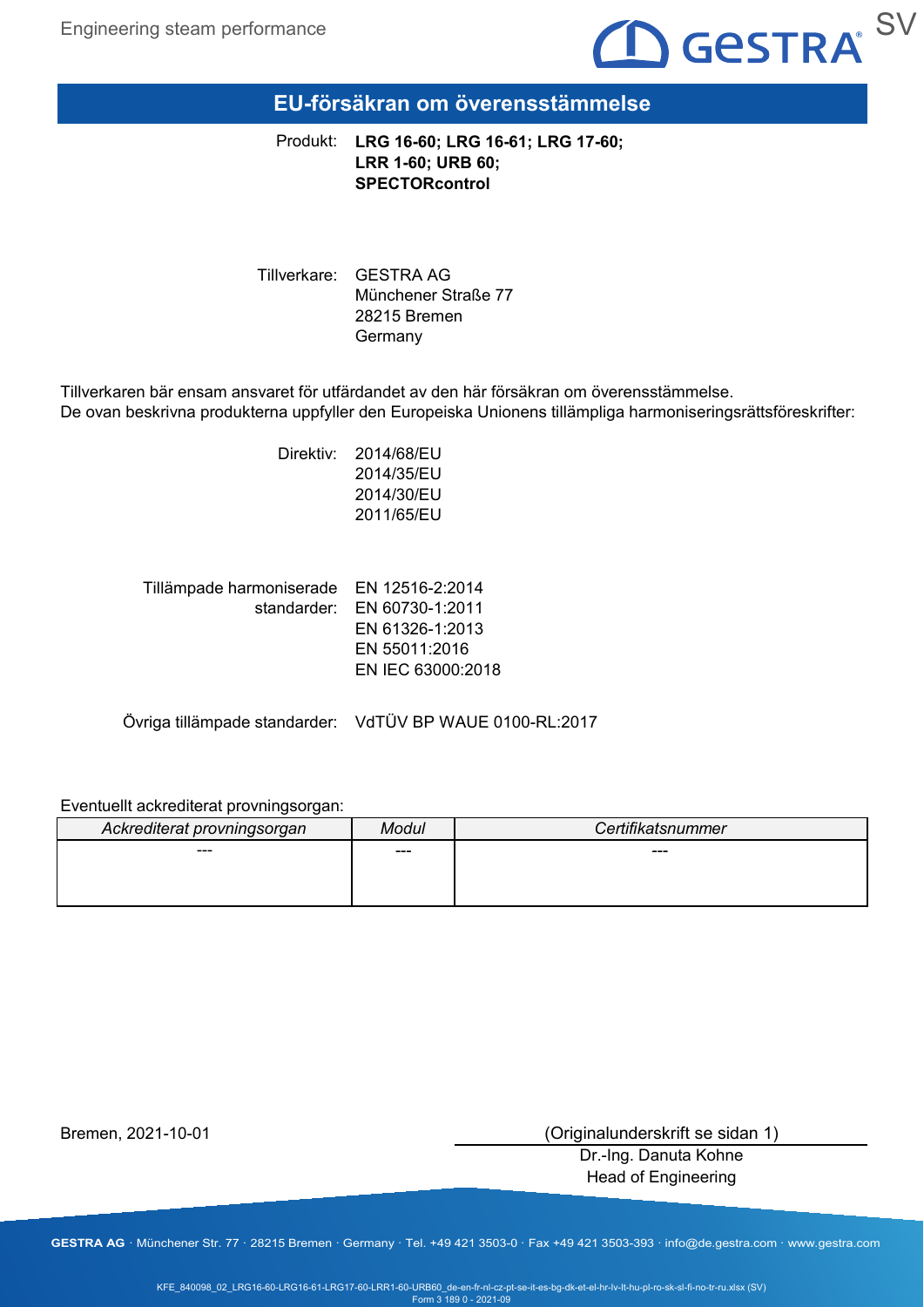

## **EU-samsvarserklæring**

**LRG 16-60; LRG 16-61; LRG 17-60;** Produkt: **LRR 1-60; URB 60; SPECTORcontrol**

Produsent: GESTRA AG Münchener Straße 77 28215 Bremen **Germany** 

Produsenten har eneansvaret for å utstede denne samsvarserklæringen. Produktene beskrevet ovenfor oppfyller den relevante harmoniseringslovgivningen i EU:

> Direktiv: 2014/68/EU 2014/35/EU 2014/30/EU 2011/65/EU

Anvendte harmoniserte standarder: EN 12516-2:2014

EN 60730-1:2011 EN 61326-1:2013 EN 55011:2016 EN IEC 63000:2018

Andre anvendte standarder: VdTÜV BP WAUE 0100-RL:2017

### Hvis relevant, skal det meldte organet:

| <b>Underrettet</b>       | odula<br>" | 100<br>انتله      |
|--------------------------|------------|-------------------|
| $\hspace{0.05cm} \cdots$ | $---$      | $\qquad \qquad -$ |
|                          |            |                   |
|                          |            |                   |

Bremen, 2021-10-01

(Original-signatur, se side 1)

Dr.-Ing. Danuta Kohne Head of Engineering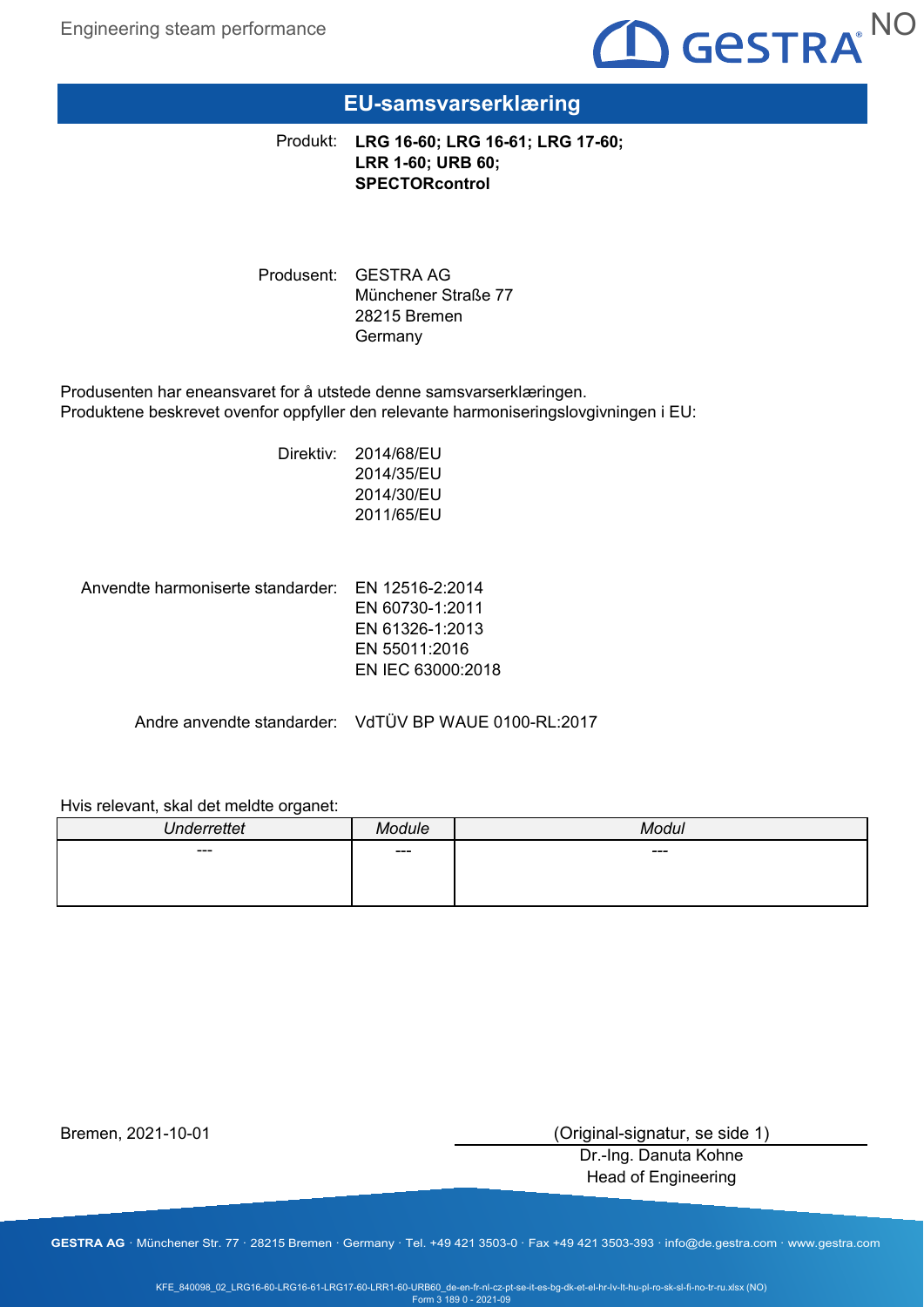

## **AB Uygunluk beyanı**

**LRG 16-60; LRG 16-61; LRG 17-60;** Ürün: **LRR 1-60; URB 60; SPECTORcontrol**

Uretici: GESTRA AG Münchener Straße 77 28215 Bremen **Germany** 

İşbu uygunluk beyanının düzenlenmesinin tüm sorumluluğu sadece üreticiye aittir. Yukarıda tarif edilen ürünler, Avrupa Birliği'nin ilgili uyum mevzuatına uygundur:

> Direktif: 2014/68/EU 2014/35/EU 2014/30/EU 2011/65/EU

| Uygulanmış uyumlaştırılmış EN 12516-2:2014 |                              |
|--------------------------------------------|------------------------------|
|                                            | standartlar: EN 60730-1:2011 |
|                                            | EN 61326-1:2013              |
|                                            | EN 55011:2016                |
|                                            | EN IEC 63000:2018            |
|                                            |                              |

Uygulanmış diğer standartlar: VdTÜV BP WAUE 0100-RL:2017

### Duruma göre bilgilendirilen merci:

| <b>Bilgilendirilen merci</b> | lodül | Sertifika no. |
|------------------------------|-------|---------------|
| ---                          | ---   | ---           |
|                              |       |               |
|                              |       |               |

Bremen, 2021-10-01

(Orijinal imza için bakınız sayfa 1)

Dr.-Ing. Danuta Kohne Head of Engineering